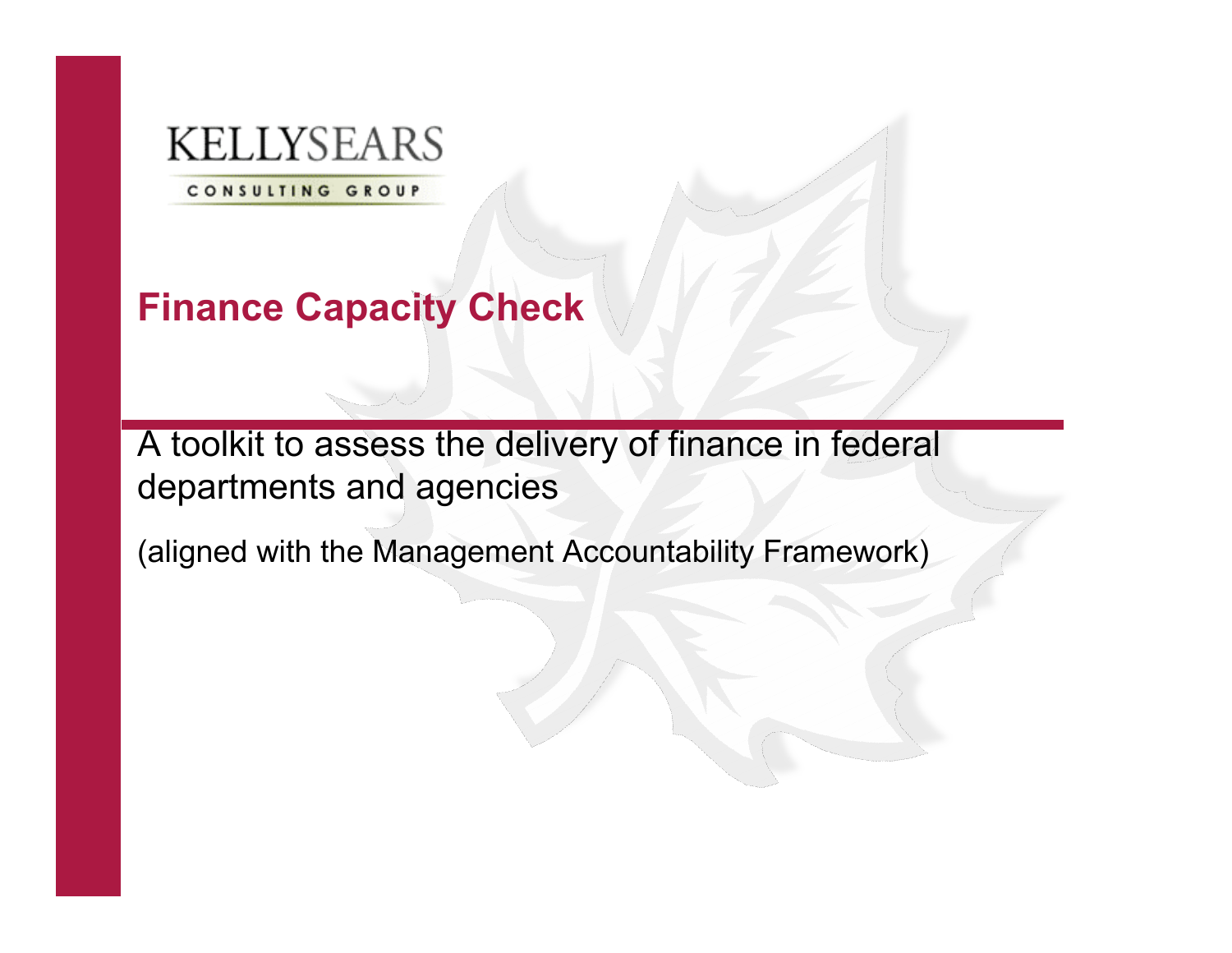Kelly Sears Consulting Group has developed a tool to help government departments and agencies assess their financial capabilities and practices at an organization-wide level. The objectives of this assessment tool are to:

- $\Box$  Document the existing methods of financial delivery within the department/agency.
- $\Box$  Identify opportunities to improve the delivery of financial functions.
- $\Box$  Identify major gaps relative to departmental and government-wide guidelines and policies.

Typically, the information needed to conduct the assessment is collected through interviews and/or workshops with managers within the department/agency.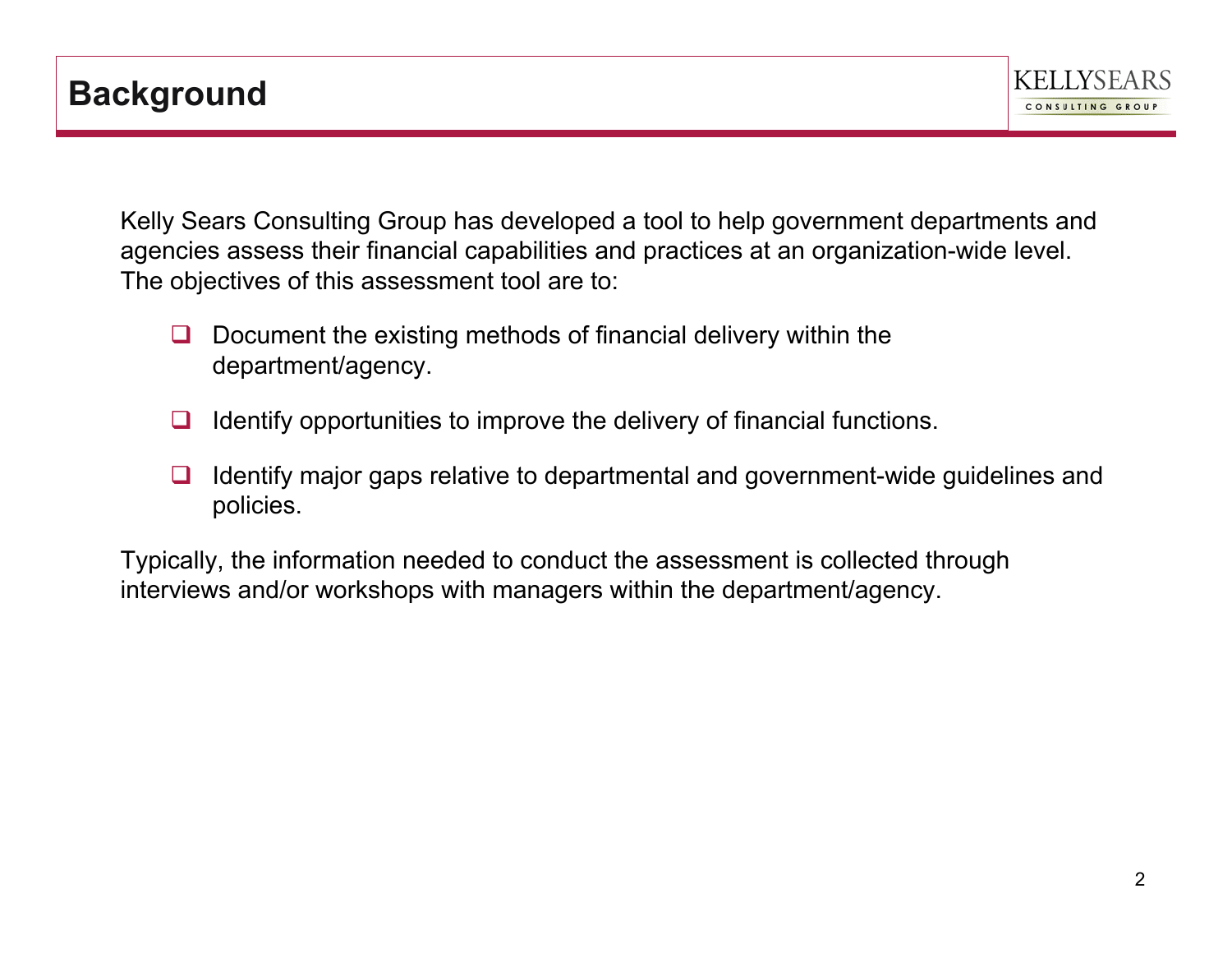### **The mechanics of the tool—how it works**



**KELLYSEARS** CONSULTING GROUP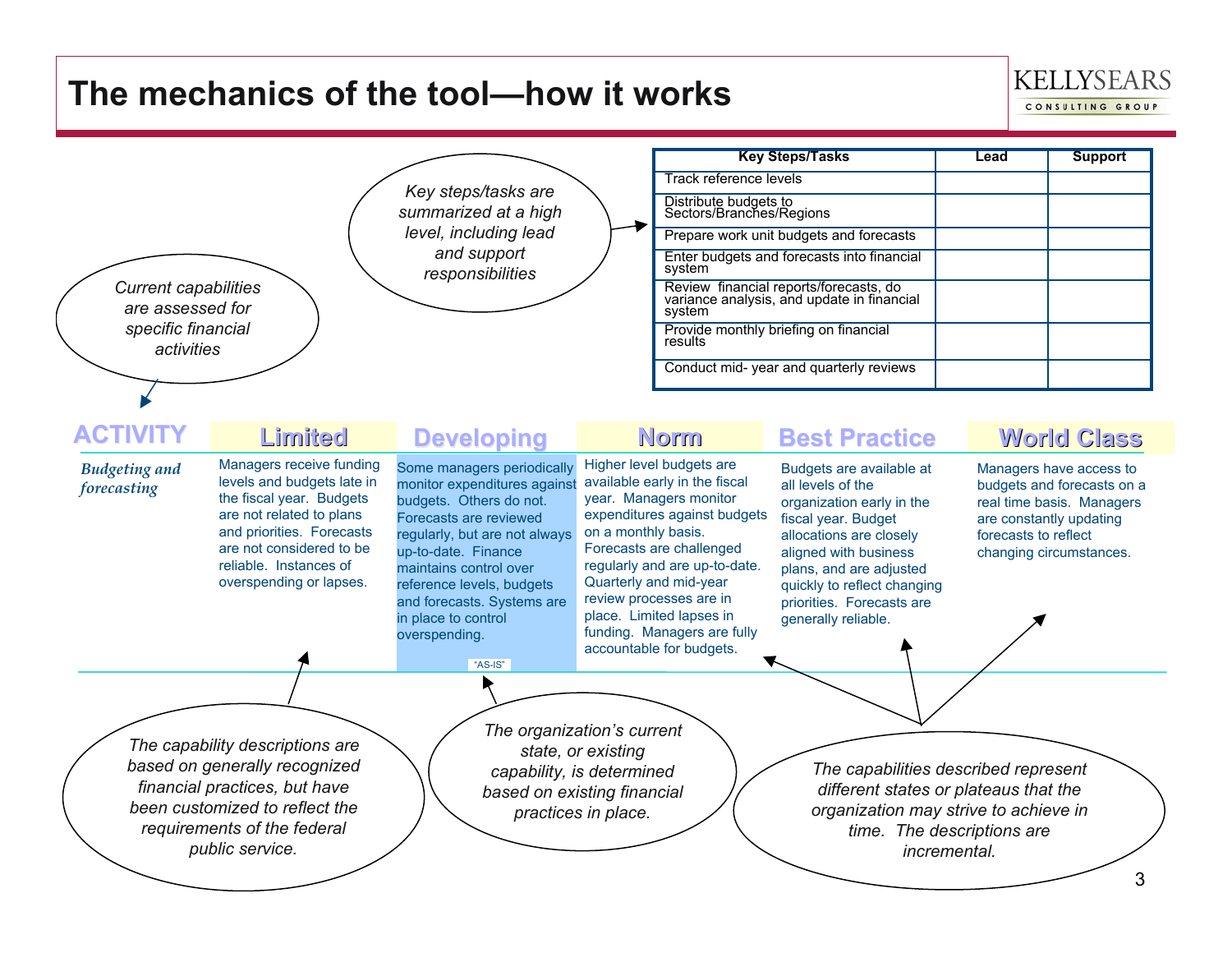### **Financial processes and activities (aligned with MAF)**

**KELLYSEARS** 

| <b>MAF Element</b>                                                                                                                                                                                                                                               | <b>Finance Activities</b>                                                                                                                                                                                                         |
|------------------------------------------------------------------------------------------------------------------------------------------------------------------------------------------------------------------------------------------------------------------|-----------------------------------------------------------------------------------------------------------------------------------------------------------------------------------------------------------------------------------|
| Governance and Strategic<br><b>Directions</b>                                                                                                                                                                                                                    | Financial planning & analysis Assessing funding needs, resource allocation, financial review and challenge of TBS submissions and new proposals, business case analysis, development of the ARLU, establishing fee schedules a    |
| Citizen-focused service                                                                                                                                                                                                                                          | Financial advice Advice and support to managers, assembling and analyzing financial information, advice on interpretation of<br>financial policies and procedures.                                                                |
| Stewardship                                                                                                                                                                                                                                                      | Budgeting and forecasting Management of appropriations, lapses, carry-overs. Establishing/updating revenue & expenditure plans, forecasting revenues & expenditures throughout the year, and in-year expenditure management.      |
|                                                                                                                                                                                                                                                                  | Internal financial reporting Monthly and quarterly financial reporting, assisting in interpretation of reports, improving access of managers to financial information, analysis of variances.                                     |
|                                                                                                                                                                                                                                                                  | Salary management <i>Budgeting and forecasting salary costs, and administering salary costs.</i>                                                                                                                                  |
|                                                                                                                                                                                                                                                                  | Asset/ liability management Maintaining financial control over inventories, capital assets, and other assets as appropriate; valuation of assets. Applying accrual accounting principles.                                         |
|                                                                                                                                                                                                                                                                  | Payment processing Making commitments and initiating expenditures (FAA Section 32), approving and recording all financial obligations against budget. Payment requisitions and certification of performance (FAA Section 34).     |
|                                                                                                                                                                                                                                                                  | Revenue collection Preparing invoices, billing, collecting and recording revenues. Preparing interdepartmental settlements.                                                                                                       |
|                                                                                                                                                                                                                                                                  | Expenditure accounting Verify accounts information. Validate and reconcile departmental accounting records between<br>departmental and branch systems. Preparing journal vouchers. Managing chart of accounts.                    |
| <b>Risk Management</b>                                                                                                                                                                                                                                           | Monitoring Assessment of financial risks. Pro-active monitoring of application of financial policies, processes and transactions.<br>Establishment of financial controls. Post-audit (e.g., quarterly post-audit account verifica |
| Accountability                                                                                                                                                                                                                                                   | Financial responsibilities <i>Clarity and awareness of responsibilities</i> , <i>working relationships between specialists and managers</i> .                                                                                     |
|                                                                                                                                                                                                                                                                  | Maintain financial authorities Maintaining and distributing financial signing authorities, and monitoring use of authorities.                                                                                                     |
|                                                                                                                                                                                                                                                                  | External financial reporting <i>Preparation of audited financial statements of revolving funds, financial input to RPP and DPR</i> .                                                                                              |
| People                                                                                                                                                                                                                                                           | Competencies Competency profiling, accreditation, HR planning for the financial community.                                                                                                                                        |
|                                                                                                                                                                                                                                                                  | Financial training <i>Providing managers and financial specialists training and development in financial management</i> .                                                                                                         |
| Learning, Innovation and<br><b>Change Management</b>                                                                                                                                                                                                             |                                                                                                                                                                                                                                   |
| <b>Public Service Values</b>                                                                                                                                                                                                                                     |                                                                                                                                                                                                                                   |
| Policy and Programs                                                                                                                                                                                                                                              | Financial policy Develop financial policies, principles and standards; and advice in the interpretation and application of policies                                                                                               |
| <b>Results and Performance</b><br>Operate and maintain financial systems Operating and maintaining departmental financial systems and branch financial systems, including improvements. Providing tools (e.g., MRM) to access and analyze financial information. |                                                                                                                                                                                                                                   |
|                                                                                                                                                                                                                                                                  | Financial performance measurement xxxxxxx                                                                                                                                                                                         |
|                                                                                                                                                                                                                                                                  | Costing Costing and analysis of products, services and activities. Activity-based costing models. Allocation of overhead costs.                                                                                                   |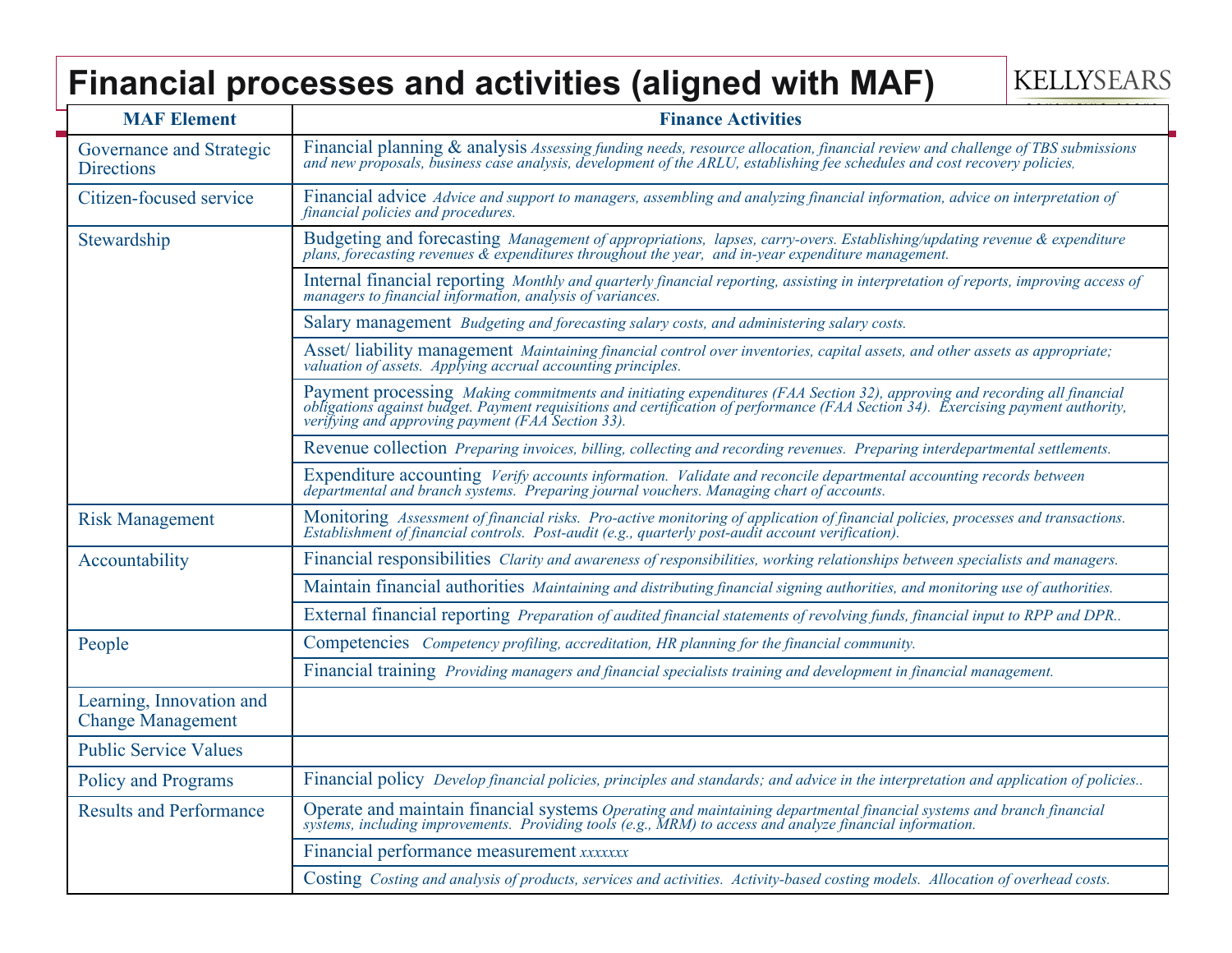### **Financial planning and analysis**



**FINANCIAL PLANNING AND ANALYSIS**

*Assessment of funding needs, assessing resource implications of new programs or services, financial review and challenge of TBS submissions and new proposals, business case analysis.*

| <b>Interview Guide</b>                                                                                                                        | <b>Key Activities</b>                                         | Lead | <b>Support</b> |
|-----------------------------------------------------------------------------------------------------------------------------------------------|---------------------------------------------------------------|------|----------------|
| . What is the process for allocation resources within the                                                                                     | Establish branch/regional<br>priorities and plans             |      |                |
| department? Is the process working effectively?                                                                                               | Carry out business case<br>analysis for new projects/         |      |                |
| • What are the capabilities of the organization in business case<br>analysis? Is there a methodology in place? Have managers<br>been trained? | initiatives<br>Prepare revenue/cost<br>projections by client/ |      |                |
| • Who is responsible for tracking departmental/branch funding<br>reference levels? Who prepares the ARLU?                                     | product<br>Prepare TBS submissions                            |      |                |
| • Is an analysis done of revenues and costs on a<br>client/service/product basis?                                                             | Track changes in reference<br>levels                          |      |                |
| • To what extent are financial advisors involved in financial                                                                                 | Prepare ARLU                                                  |      |                |
| planning and analysis in support of line organizations?                                                                                       | Distribute budgets within<br>Sector/Branch                    |      |                |

| <b>ACTIVITY</b>                              | Limited                                                                                                                             | <b>Developing</b>                                                                                                                                                                                             | Norm                                                                                                                                                                                                                                                                                     | <b>Best Practice</b>                                                                                                                                                                                                                               | <b>World Class</b>                                                                                                                                                                                  |
|----------------------------------------------|-------------------------------------------------------------------------------------------------------------------------------------|---------------------------------------------------------------------------------------------------------------------------------------------------------------------------------------------------------------|------------------------------------------------------------------------------------------------------------------------------------------------------------------------------------------------------------------------------------------------------------------------------------------|----------------------------------------------------------------------------------------------------------------------------------------------------------------------------------------------------------------------------------------------------|-----------------------------------------------------------------------------------------------------------------------------------------------------------------------------------------------------|
| <b>Financial</b><br>planning and<br>analysis | Resource levels are<br>adjusted on an<br>incremental basis from<br>year to year. Managers<br>conduct own business<br>case analysis. | Resource levels are<br>reviewed periodically<br>through program and<br>other funding reviews.<br>There is a clear process<br>for resource allocation.<br>Business case analysis is<br>subject to a challenge. | A-base resources are linked<br>to business plans.<br>Business case analysis is<br>done for new projects<br>/program changes on a<br>uniform basis. A resource<br>allocation model is in place.<br>Specialists are available to<br>conduct in-depth business<br>case analysis.<br>"AS-IS" | Managers are trained in<br>business case analysis.<br>Specialists are available to<br>conduct business case<br>analysis, including<br>projections, costing,<br>pricing. Specialists<br>provide assistance in<br>identifying sources of<br>funding. | Business case analysis is<br>carried out with latest<br>techniques and tools.<br>Resources are adjusted on<br>an ongoing basis in line<br>with plans, priorities and<br>external market conditions. |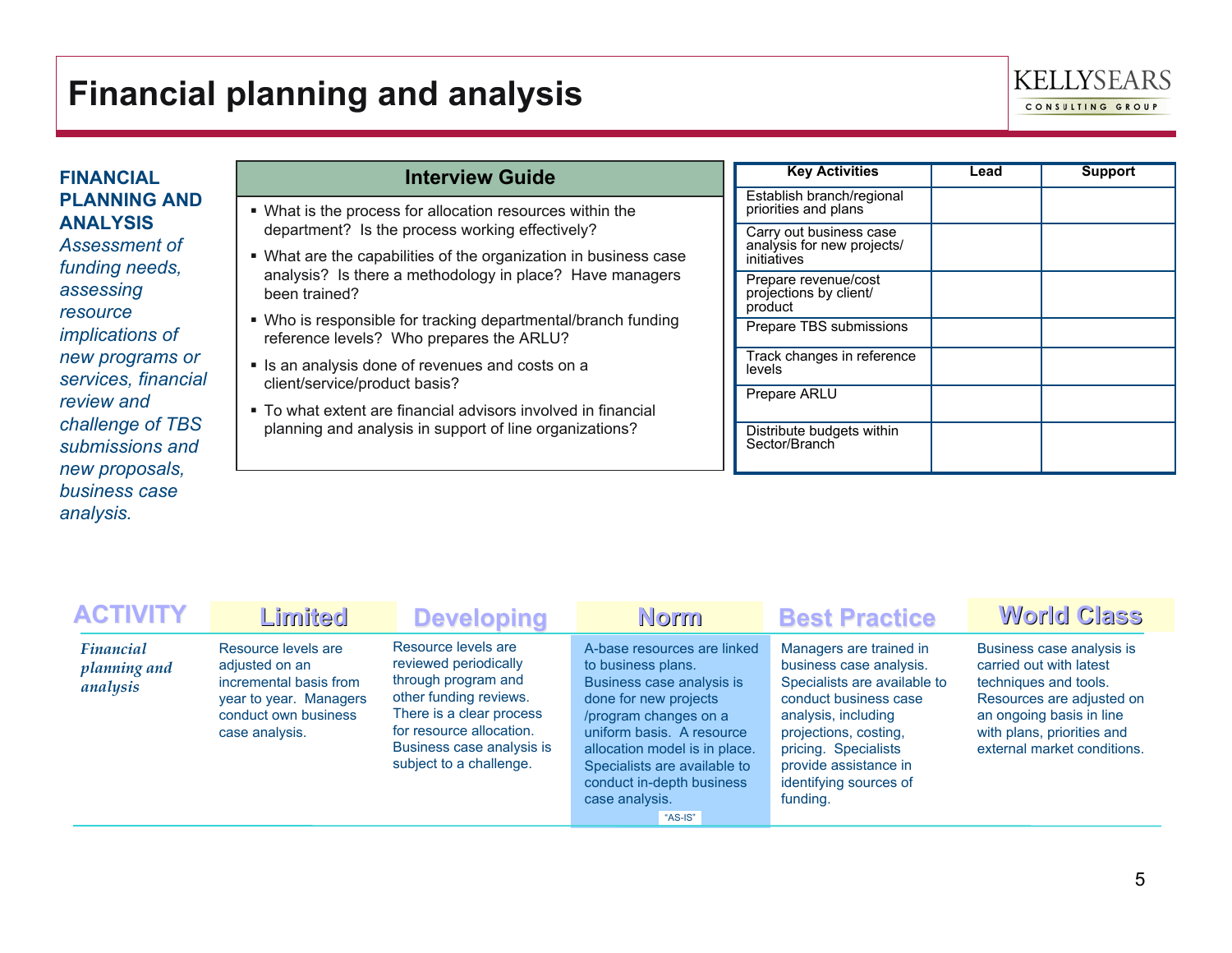### **Financial advice**



**FINANCIAL ADVICE** *Budgeting assistance, providing advice and support to managers, assembling financial information, reviewing submissions, challenging and analyzing.*

- What is the scope of financial advice provided to line managers?
- To what extent are financial advisors part of the senior management team?
- $\blacksquare$  To what extent are financial advisors providing managers strategic financial advice?
- To what extent are financial advisors providing a challenge function?
- To what extent are financial advisors an integral part of operations?

| Type of Financial<br>Advice/Support                                   | Lead<br>Advisor | Level of<br>Finance<br>Support |
|-----------------------------------------------------------------------|-----------------|--------------------------------|
| Budgeting, forecasting and<br>reporting/variance analysis             |                 |                                |
| Advice on financial policies<br>and procedures (e.g.,<br>hospitality) |                 |                                |
| Handle external central<br>agency requirements                        |                 |                                |
| Cost analysis                                                         |                 |                                |
| Finding sources of funding                                            |                 |                                |
| Resource allocation within<br>Branch                                  |                 |                                |
| Revenue/cost projections by<br>client or product                      |                 |                                |
| Business case analysis<br>support for new initiatives                 |                 |                                |
| Strategic financial advice for<br>senior management                   |                 |                                |

| <b>ACTIVITY</b>            | Limited                                                                                | <b>Developing</b>                                                                                                                                                                                                                 | <b>Norm</b>                                                                                                                                                                                                                            | <b>Best Practice</b>                                                                                                                                                                                                                                          | <b>World Class</b>                                                                                                                                                                    |
|----------------------------|----------------------------------------------------------------------------------------|-----------------------------------------------------------------------------------------------------------------------------------------------------------------------------------------------------------------------------------|----------------------------------------------------------------------------------------------------------------------------------------------------------------------------------------------------------------------------------------|---------------------------------------------------------------------------------------------------------------------------------------------------------------------------------------------------------------------------------------------------------------|---------------------------------------------------------------------------------------------------------------------------------------------------------------------------------------|
| <b>Financial</b><br>advice | Role of specialists is<br>primarily transaction<br>processing. Service is<br>reactive. | Main focus is on financial<br>reporting. Financial<br>advisors are highly<br>involved in preparing<br>variance analysis. Some<br>strategic advice and<br>challenge function are<br>provided. Level and type<br>of service varies. | Managers are receiving<br>coaching and training in<br>financial management.<br>Finance works closely<br>with business managers<br>to understand financial<br>risks. Financial<br>specialists are part of<br>executive team.<br>"AS-IS" | Financial advisors are<br>senior members of the<br>management team, and<br>provide advice on new<br>program initiatives/<br>changes. Finance is<br>involved in conducting<br>business case analysis.<br>Specialists are very familiar<br>with the operations. | Specialists work in close<br>partnership with line<br>managers and are seen as<br>added-value. Specialists are<br>proactive in suggesting new<br>tools and techniques to<br>managers. |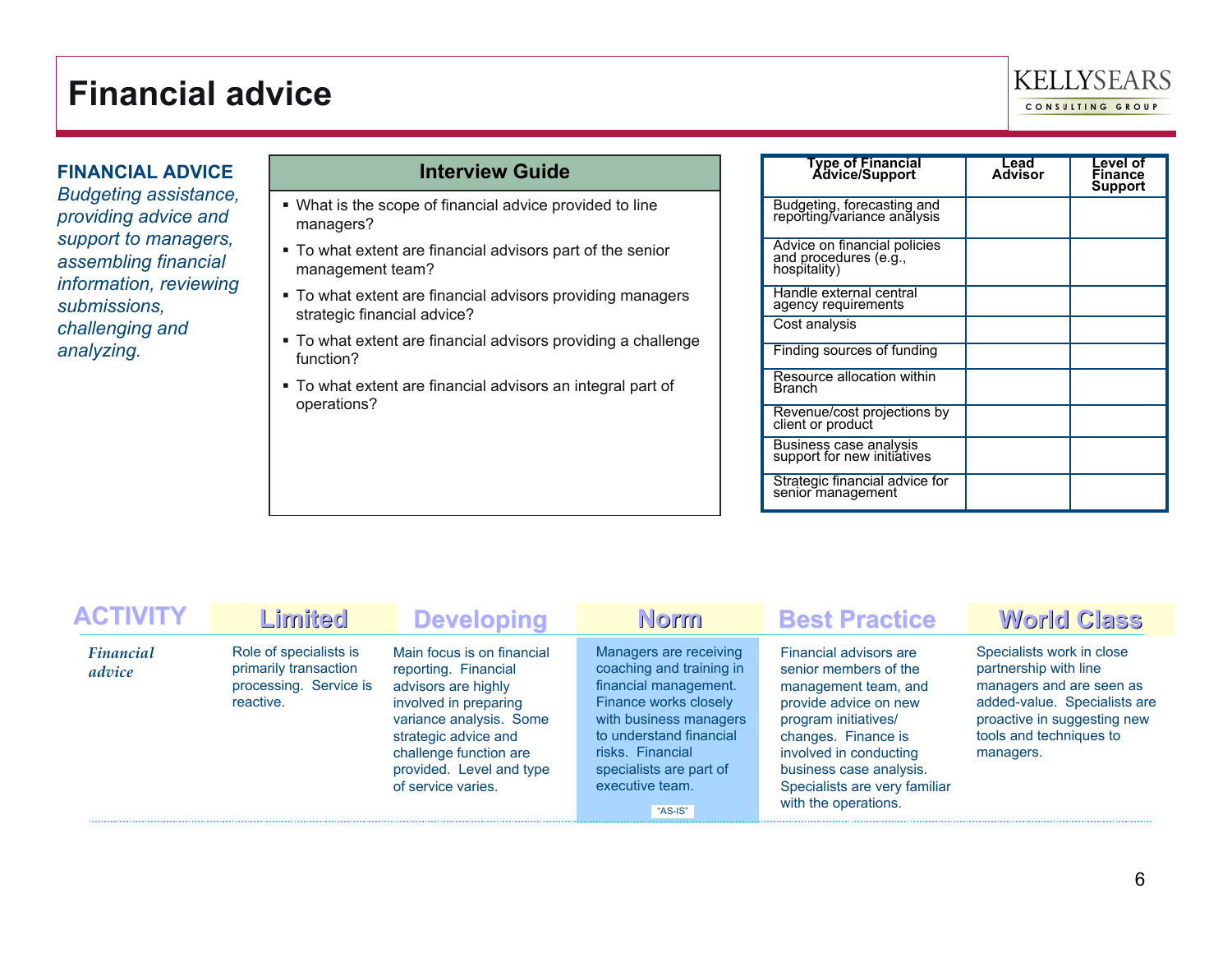### **Budgeting and forecasting**



#### **BUDGETING AND FORECASTING**

*Establishing/updating revenue & expenditure plans, forecasting revenues & expenditures throughout the year, and ensuring appropriation and allotment limits are not exceeded*

- What is the process for budgeting and forecasting?
- Are budgets distributed to managers in a timely manner?
- Are budgets aligned with unit work plans and priorities?
- How reliable are the forecasts? Are responsibilities clear for updating forecasts?
- What has been the experience of the organization regarding funding lapses?
- What is the process for in-year re-allocations? How frequently are status reviews made?

| <b>Key Activities</b>                                                                                                   | Lead | <b>Support</b> |
|-------------------------------------------------------------------------------------------------------------------------|------|----------------|
| Track reference levels                                                                                                  |      |                |
| Distribute budgets to<br>sectors/branches/regions                                                                       |      |                |
| Prepare work unit budgets<br>and forecasts                                                                              |      |                |
| Enter budgets and forecasts<br>into financial system                                                                    |      |                |
| Review financial<br>reports/forecasts with line<br>managers, do variance<br>analysis, and update in<br>financial system |      |                |
| Provide senior management<br>monthly briefing on financial<br>results                                                   |      |                |
| Mid-year and quarterly<br>reviews                                                                                       |      |                |

| <b>ACTIVITY</b>                     | Limited                                                                                                                                                                                                                      | <b>Developing</b>                                                                                                                                                                                                                                                                                                                  | <b>Norm</b>                                                                                                                                                                                                                                                                                                                   | <b>Best Practice</b>                                                                                                                                                                                                                                                | <b>World Class</b>                                                                                                                                               |
|-------------------------------------|------------------------------------------------------------------------------------------------------------------------------------------------------------------------------------------------------------------------------|------------------------------------------------------------------------------------------------------------------------------------------------------------------------------------------------------------------------------------------------------------------------------------------------------------------------------------|-------------------------------------------------------------------------------------------------------------------------------------------------------------------------------------------------------------------------------------------------------------------------------------------------------------------------------|---------------------------------------------------------------------------------------------------------------------------------------------------------------------------------------------------------------------------------------------------------------------|------------------------------------------------------------------------------------------------------------------------------------------------------------------|
| <b>Budgeting and</b><br>forecasting | Managers receive funding<br>levels and budgets late in<br>the fiscal year. Budgets<br>are not related to plans<br>and priorities. Forecasts<br>are not considered to be<br>reliable. Instances of<br>overspending or lapses. | Some managers periodically<br>monitor expenditures against available early in the fiscal<br>budgets. Others do not.<br>Forecasts are reviewed<br>regularly, but are not always<br>up-to-date. Finance<br>maintains control over<br>reference levels, budgets<br>and forecasts. Systems are<br>in place to control<br>overspending. | Higher level budgets are<br>year. Managers monitor<br>expenditures against budgets<br>on a monthly basis.<br>Forecasts are challenged<br>regularly and are up-to-date.<br>Quarterly and mid-year<br>review processes are in<br>place. Limited lapses in<br>funding. Managers are fully<br>accountable for budgets.<br>"AS-IS" | Budgets are available at<br>all levels of the<br>organization early in the<br>fiscal year. Budget<br>allocations are closely<br>aligned with business<br>plans, and are adjusted<br>quickly to reflect changing<br>priorities. Forecasts are<br>generally reliable. | Managers have access to<br>budgets and forecasts on a<br>real time basis. Managers<br>are constantly updating<br>forecasts to reflect<br>changing circumstances. |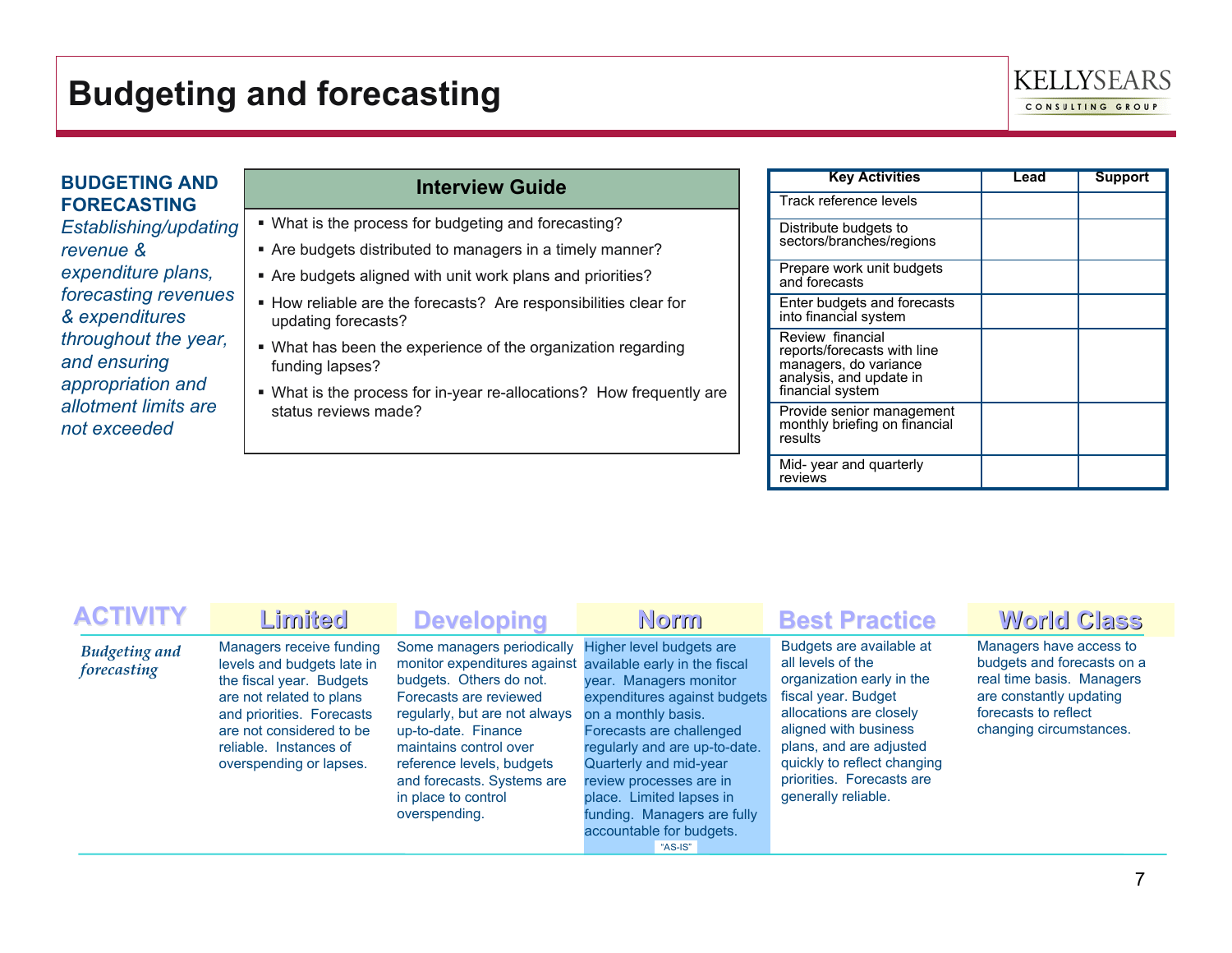### **Internal financial reporting**



#### **INTERNAL FINANCIAL REPORTING**

*Preparing internal financial reports, assisting managers in interpreting financial reports.*

- Who is responsible for producing internal financial reports?
- $\blacksquare$  To what extent do managers have access to financial reports from their desktop?
- Do managers have tools to do analysis of the financial reports? What "drilldown" capability exists?
- To what extent are the financial reports integrated with other corporate systems (e.g., HR, asset management)?
- To what extent are the financial reports linked with operational business information?
- To what extent is financial reporting standardized across the organization?
- To what extent are the financial reports considered to be reliable?
- How useful are the financial reports for decision-making?
- To what extent are managers maintaining separate "black book" systems separate from the departmental financial reports?

| <b>Process Steps</b>                                                    | Lead | <b>Support</b> |
|-------------------------------------------------------------------------|------|----------------|
| Input/maintain<br>budgets in<br>financial system                        |      |                |
| Prepare monthly<br>financial reports<br>and analysis                    |      |                |
| Review financial<br>reports                                             |      |                |
| <b>Review forecasts</b><br>and update<br>monthly in<br>financial system |      |                |
| <b>Brief senior</b><br>management on<br>financial results               |      |                |

| <b>ACTIVITY</b>                           | Limited                                                                                                                                                                                                                                                          | <b>Developing</b>                                                                                                                                                                                                                                                                                           | Norm                                                                                                                                                                                                                                                                                                                | <b>Best Practice</b>                                                                                                                                                                                                                                                                                                             | <b>World Class</b>                                                                                                                                                                                                                                                                                                  |
|-------------------------------------------|------------------------------------------------------------------------------------------------------------------------------------------------------------------------------------------------------------------------------------------------------------------|-------------------------------------------------------------------------------------------------------------------------------------------------------------------------------------------------------------------------------------------------------------------------------------------------------------|---------------------------------------------------------------------------------------------------------------------------------------------------------------------------------------------------------------------------------------------------------------------------------------------------------------------|----------------------------------------------------------------------------------------------------------------------------------------------------------------------------------------------------------------------------------------------------------------------------------------------------------------------------------|---------------------------------------------------------------------------------------------------------------------------------------------------------------------------------------------------------------------------------------------------------------------------------------------------------------------|
| <b>Internal</b><br>financial<br>reporting | Standard reporting from<br>financial accounting system<br>with little flexibility.<br>Commentary on results<br>prepared solely by finance.<br>Persistent problems with<br>data accuracy, which lead<br>managers to maintain<br>parallel "black book"<br>systems. | Mostly hard copy reporting<br>with limited on-line access.<br>Data integrity is sometimes<br>an issue. Detail to support<br>high level information is not<br>readily accessible. Finance<br>prepares commentary on<br>results with limited input<br>from operational staff.<br>Limited systems integration. | Managers have web access<br>to financial reports as<br>required. Consistent<br>reporting formats. Reporting<br>frequency and information<br>meet managers' needs.<br>Data availability and<br>accuracy are seldom an<br>issue. Managers have<br>strong sense of ownership of<br>financial information.<br>$"AS-IS"$ | Fully integrated on line, real<br>time systems with flexible<br>reporting. Interfaces exist<br>between financial, HR,<br>salary management, and<br>asset management<br>systems. Information is up-<br>to-date. Reporting systems<br>are linked to allow drill-<br>down to appropriate level of<br>detail and "what if" analysis. | Managers can access up-to-<br>date financial information at<br>any time (e.g., daily).<br>Interfaces exist between<br>financial management and<br>business systems of the<br>department. Financial<br>information is considered to<br>be a corporate asset, and is<br>fully transparent across the<br>organization. |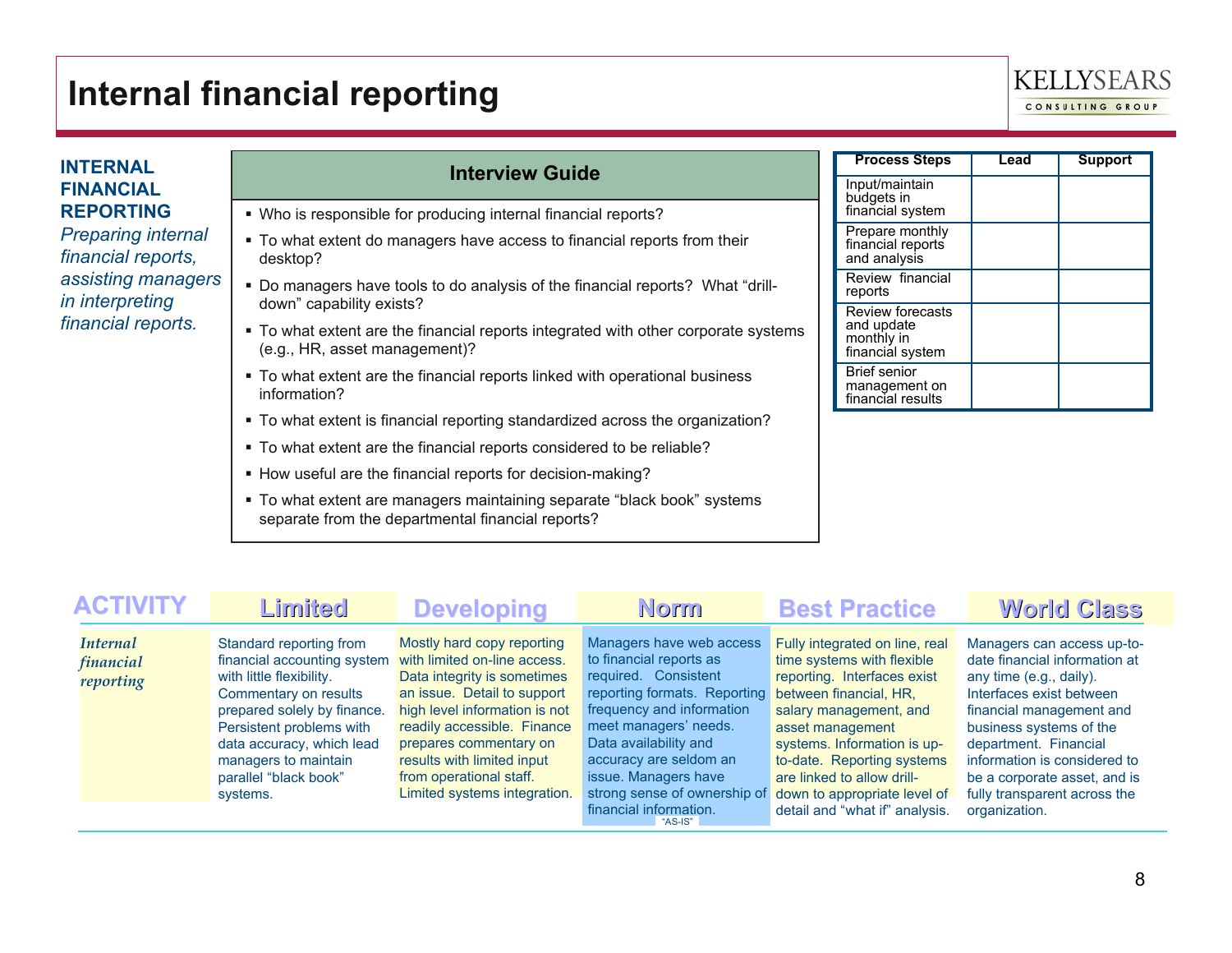

#### **SALARY MANAGEMENT**

*Budgeting and forecasting salary costs, administering salary costs.*

### **Interview Guide**

• Who is responsible for updating the salary forecast information?

- **In Is the salary forecasting system integrated with** the financial information system? What interfaces exist?
- In Is salary forecasting linked with HR and business planning?
- Is the salary forecast information up-to-date? What is the overall level of accuracy?

| <b>Step</b>                                                    | Who |
|----------------------------------------------------------------|-----|
| Monitor employee time<br>and attendance                        |     |
| Report time spent on<br>activities/projects                    |     |
| Provide information on<br>staffing plans and staff<br>changes  |     |
| Maintain and update<br>salary-related data                     |     |
| Update salary forecast<br>information and input<br>into system |     |

| <b>ACTIVITY</b>             | Limited                                                                                                                                         | <b>Developing</b>                                                                                                                                                                                                                                                                             | <b>Norm</b>                                                                                                                                                                                                                                                                                                             | <b>Best Practice</b>                                                                                                                                                                                                                                             | <b>World Class</b>                                                                                                                                   |
|-----------------------------|-------------------------------------------------------------------------------------------------------------------------------------------------|-----------------------------------------------------------------------------------------------------------------------------------------------------------------------------------------------------------------------------------------------------------------------------------------------|-------------------------------------------------------------------------------------------------------------------------------------------------------------------------------------------------------------------------------------------------------------------------------------------------------------------------|------------------------------------------------------------------------------------------------------------------------------------------------------------------------------------------------------------------------------------------------------------------|------------------------------------------------------------------------------------------------------------------------------------------------------|
| <b>Salary</b><br>management | No salary management<br>system. Salary forecasts<br>are input directly into<br>financial system. Salary<br>forecasts are often not<br>reliable. | Salary management system<br>is in place to forecast salary<br>costs. No automated<br>interface exists between<br>salary forecasting system<br>and financial system. Staff<br>changes are transmitted<br>manually to financial staff<br>who update information in<br>salary forecasting system | Managers and/or<br>administrative staff are easily<br>able to update salary forecasts<br>based on upcoming staff<br>changes. Salary forecasts are<br>generally accurate. Automated<br>interface exists between salary<br>forecasting system and<br>financial system. Some lag in<br>recording staff changes.<br>"AS-IS" | Salary forecasts are<br>updated based on latest<br>HR plans prepared by<br>business managers. Salary<br>forecasting is part of overall<br>financial system. Salary<br>forecasts are generally<br>accurate. Salary costs are<br>up-to-date with staff<br>changes. | Salary forecasts are closely<br>linked to HR planning.<br>business planning and are a<br>key element of long range<br>planning for the organization. |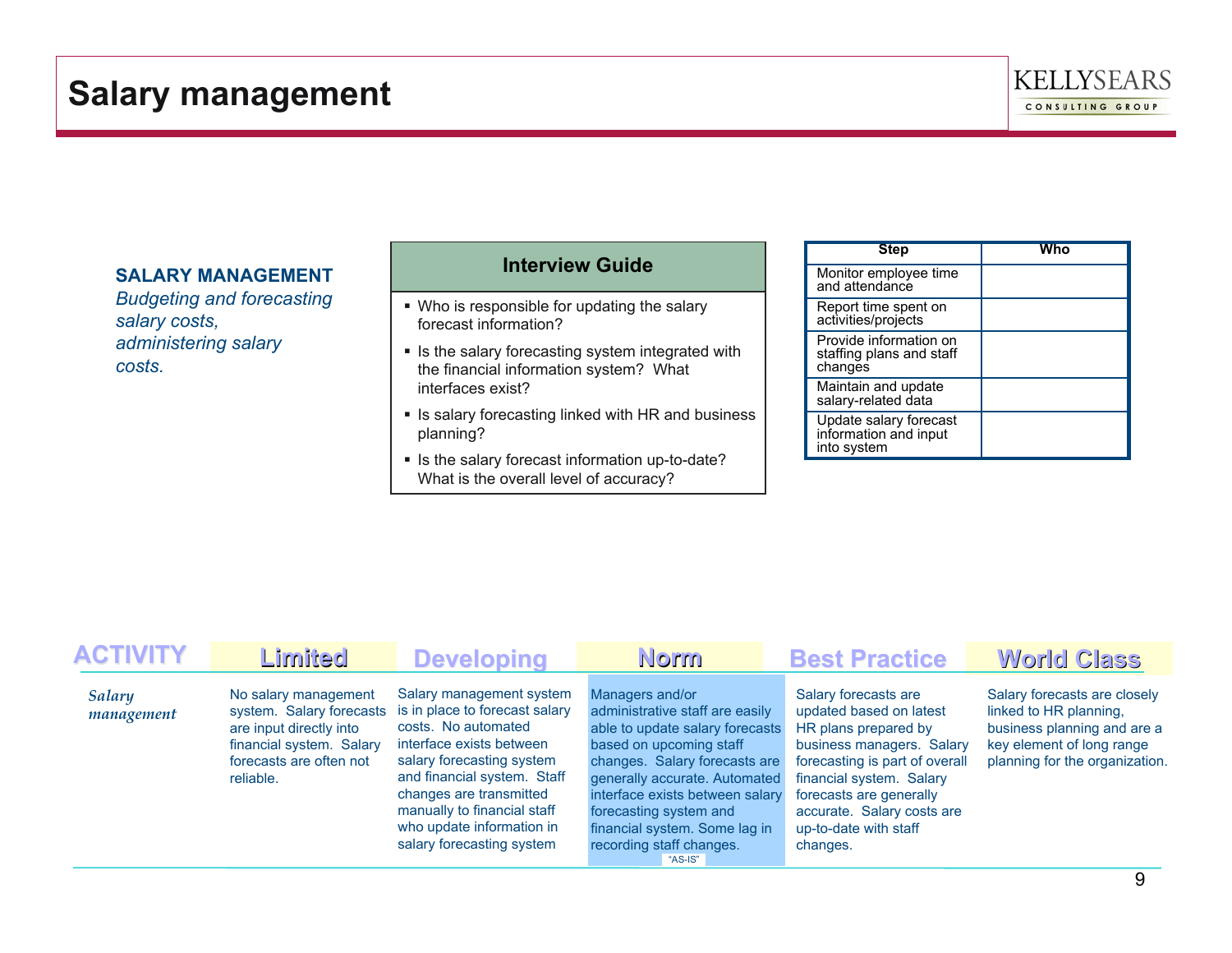### **Asset and liability management**



**ASSET AND LIABILITY MANAGEMENT**

*Asset planning and controls, capital replacement, asset valuation*

- Who is responsible for maintaining the asset inventory up-to-date?
- In Is the asset information system linked or integrated with the financial information?
- **E** Is a methodology in place for determining capital replacement costs?
- **Exercise is information on asset management and procurement** integrated?

| <b>Tasks</b>                                                                     | Lead | <b>Support</b> |
|----------------------------------------------------------------------------------|------|----------------|
| Asset inventory<br>management                                                    |      |                |
| Maintain asset<br>service standards                                              |      |                |
| Prepare long term<br>capital plan/projects                                       |      |                |
| Determine<br>accounting treatment<br>and valuation of<br>assets                  |      |                |
| Ensure proper<br>accounting treatment<br>of assets and<br>liabilities            |      |                |
| Determine<br>depreciation costs                                                  |      |                |
| Determine overall<br>lifecycle replacement<br>costs                              |      |                |
| Reconcile asset<br>information with<br>financial information<br>(as appropriate) |      |                |

| <b>ACTIVITY</b>               | Limited                                                                                          | <b>Developing</b>                                                                                                                                                                                                                   |         | <b>Norm</b>                                                                                                                                                                                                  | <b>Best Practice</b>                                                                                                                                                                                         | <b>World Class</b>                                                                                                                                                                      |
|-------------------------------|--------------------------------------------------------------------------------------------------|-------------------------------------------------------------------------------------------------------------------------------------------------------------------------------------------------------------------------------------|---------|--------------------------------------------------------------------------------------------------------------------------------------------------------------------------------------------------------------|--------------------------------------------------------------------------------------------------------------------------------------------------------------------------------------------------------------|-----------------------------------------------------------------------------------------------------------------------------------------------------------------------------------------|
| Asset/liability<br>management | Records of assets are<br>maintained. Information on<br>the asset inventory is not<br>up-to-date. | Assets are accounted for<br>on an accrual basis<br>according to GAAP/FIS.<br>Asset replacement cycles<br>have been established.<br>Up-to-date information is<br>available on the asset<br>inventory and the value of<br>the assets. | "AS-IS" | Depreciation costs are<br>well known. A lifecycle<br>approach is taken to<br>determining the funding<br>level required to sustain<br>the assets. Asset<br>management and<br>financial systems are<br>linked. | Assets are replaced in a<br>timely manner so as to<br>minimize lifecycle costs and<br>minimize "rust-out". Close<br>integration exists between<br>asset inventory,<br>procurement, and financial<br>systems. | <b>Business managers review</b><br>asset values and costs as<br>part of financial reports. This<br>information is used for<br>decision-making. Asset<br>lifecycle costs are decreasing. |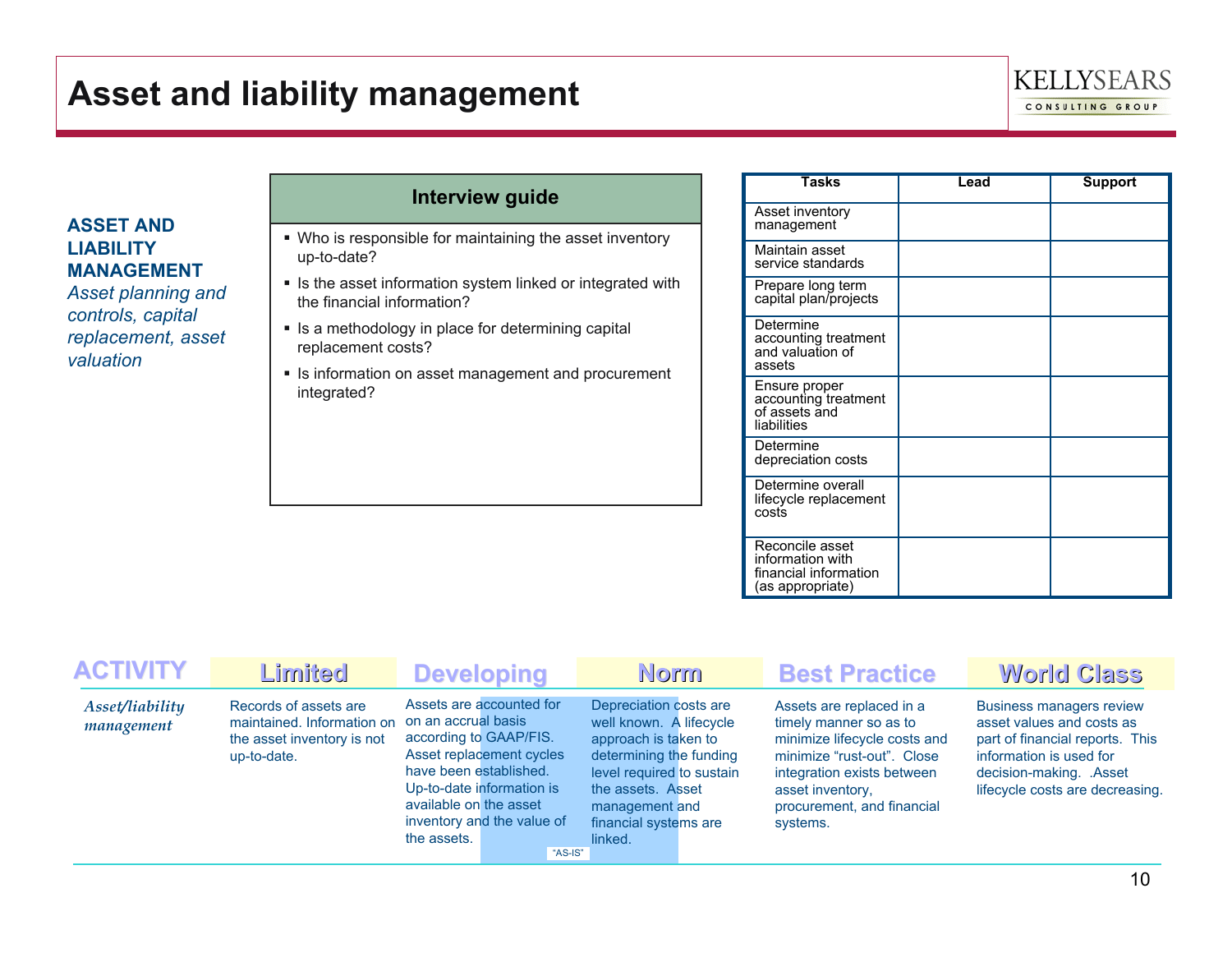### **Payment processing**



# **PROCESSING**

*Commitments (FAA Section 32), verifying and approving payment (FAA Section 34)*, *and exercising payment authority (FAA Section 33)* 

### **PAYMENT Interview Guide**

- What processes are in place?
- What quality assurance measures are in place?

| <b>Process Steps</b>                                                                      | Who |
|-------------------------------------------------------------------------------------------|-----|
| Commit expenditure (FAA Sec<br>32), and attests that funds are<br>available               |     |
| Data entry of commitment into<br>financial system                                         |     |
| Direct invoices received from<br>suppliers                                                |     |
| Acknowledge receipt of<br>good/service, authorize<br>payment and schedule (FAA<br>Sec 34) |     |
| Do data entry for Section.34                                                              |     |
| Prepare cheque requisitions                                                               |     |
| Authorize release of cheques<br>(on batch basis) Section 33                               |     |
| Update payment information in<br>financial system                                         |     |
| Issue cheque                                                                              |     |
| Maintain supplier files up-to-<br>date                                                    |     |

| <b>ACTIVITY</b>       | Limited                                                                                                                                   | <b>Developing</b>                                                                                                                                                                                                                                                                          | <b>Norm</b>                                                                                                                                                                                                                                                                            | <b>Best Practice</b>                                                                                                                                                                                                                     | <b>World Class</b>                                                        |
|-----------------------|-------------------------------------------------------------------------------------------------------------------------------------------|--------------------------------------------------------------------------------------------------------------------------------------------------------------------------------------------------------------------------------------------------------------------------------------------|----------------------------------------------------------------------------------------------------------------------------------------------------------------------------------------------------------------------------------------------------------------------------------------|------------------------------------------------------------------------------------------------------------------------------------------------------------------------------------------------------------------------------------------|---------------------------------------------------------------------------|
| Payment<br>processing | High manual intervention<br>required. Commitment and<br>payment information is not<br>up-to-date. Inconsistent<br>coding of expenditures. | Managers have authority<br>to make commitments<br>and certify payments.<br>Information is input<br>centrally. Managers have<br>inconsistent<br>understanding of<br>significance of Sections<br>32 and 34 of FAA. Rate<br>of non-compliance to<br>policies is not considered<br>acceptable. | Managers or administrative<br>staff input commitments and<br>payment data into financial<br>system on a timely basis.<br>Payment data is up-to-date.<br>Managers are aware of their<br>responsibilities. Some non-<br>compliance against policies.<br>Coding is consistent.<br>"AS-IS" | Managers can provide<br>electronic authorization.<br>Technology is used to track<br>accounts that require follow-<br>up. Electronic notification of<br>delivery of goods and<br>services. Practices are fully<br>compliance to policies. | A high proportion of<br>payments are processed<br>on an electronic basis. |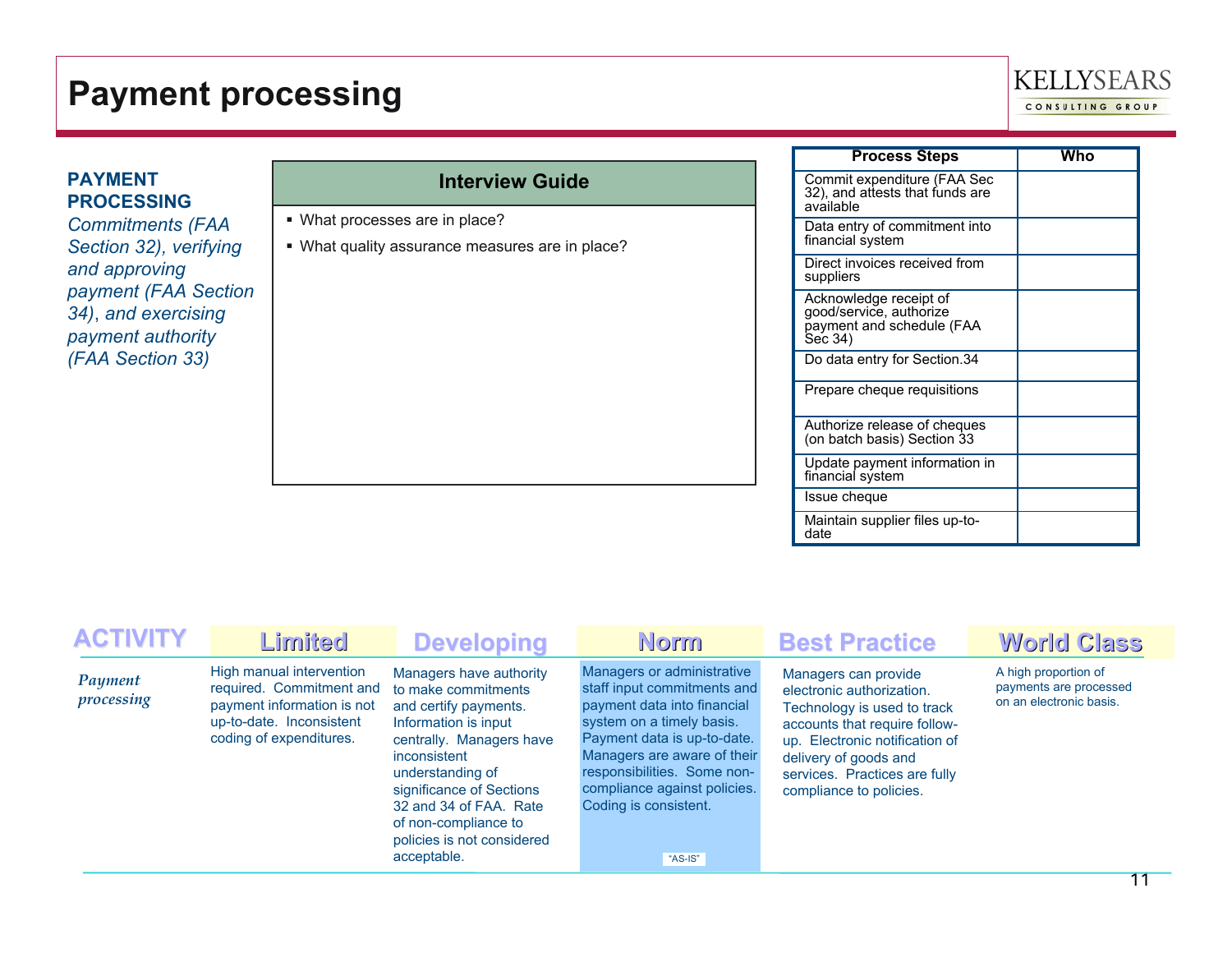

|                                          | <b>Interview Guide</b>                                            | <b>Process Steps</b>                                    | Lead | <b>Support</b> |
|------------------------------------------|-------------------------------------------------------------------|---------------------------------------------------------|------|----------------|
| <b>REVENUE</b><br><b>COLLECTION</b>      | • Who is responsible for establishing/maintaining fee schedules?  | Establish fee schedules<br>and cost recovery targets    |      |                |
| <b>Billing, collecting and</b>           | Are invoices for clients issued on a timely basis?                | Prepare invoice for client                              |      |                |
| recording revenues;<br>preparing journal | Input invoice information<br>into financial information<br>system |                                                         |      |                |
| vouchers and<br>interdepartmental        |                                                                   | Monitor aging of<br>receivables                         |      |                |
| settlements.                             |                                                                   | Produce revenue<br>statements for client<br>departments |      |                |
|                                          |                                                                   | Settlements with client<br>departments                  |      |                |
|                                          |                                                                   | Collection                                              |      |                |
|                                          |                                                                   | Make provision for<br>doubtful accounts                 |      |                |
|                                          |                                                                   | Develop client credit policy                            |      |                |

| <b>ACTIVITY</b>       | Limited                                                                                                                                                                                                                         | <b>Developing</b>                                                                                                                                                                                                                                                  | <b>Norm</b>                                                                                                                                                                                                                                                                                                                                            | <b>Best Practice</b>                                                                                                                                                                                                                                                                                                                    | <b>World Class</b> |
|-----------------------|---------------------------------------------------------------------------------------------------------------------------------------------------------------------------------------------------------------------------------|--------------------------------------------------------------------------------------------------------------------------------------------------------------------------------------------------------------------------------------------------------------------|--------------------------------------------------------------------------------------------------------------------------------------------------------------------------------------------------------------------------------------------------------------------------------------------------------------------------------------------------------|-----------------------------------------------------------------------------------------------------------------------------------------------------------------------------------------------------------------------------------------------------------------------------------------------------------------------------------------|--------------------|
| Revenue<br>collection | Inconsistent billing<br>practices across the<br>department. Client billing is<br>not up to date. Limited<br>tracking of status of<br>collections. Revenues in<br>financial system do not<br>correspond to services<br>provided. | Clients are billed centrally<br>based invoice information<br>provided by business<br>managers. Significant<br>manual intervention is<br>required. Services are<br>not always billed in a<br>timely manner.<br>Collections are tracked<br>on an inconsistent basis. | Managers and/or<br>administrative staff input<br>invoice information in financial<br>system. Use automated<br>remittance (e.g., electronics<br>fund transfer between<br>departments). Services are<br>billed in a timely manner.<br>Revenue information is<br>generally up-to-date.<br>Technology is used to track<br>accounts that require follow-up. | Clients are invoiced<br>automatically based on billing<br>information in electronic<br>system. Little or no time lag<br>between client billing and<br>provision of services. Revenue<br>information in financial system<br>is always up-to-date.<br>Revenues are collected within<br>brief time. Clients receive<br>integrated invoice. | <b>XXXXX</b>       |
|                       |                                                                                                                                                                                                                                 |                                                                                                                                                                                                                                                                    |                                                                                                                                                                                                                                                                                                                                                        |                                                                                                                                                                                                                                                                                                                                         | 12                 |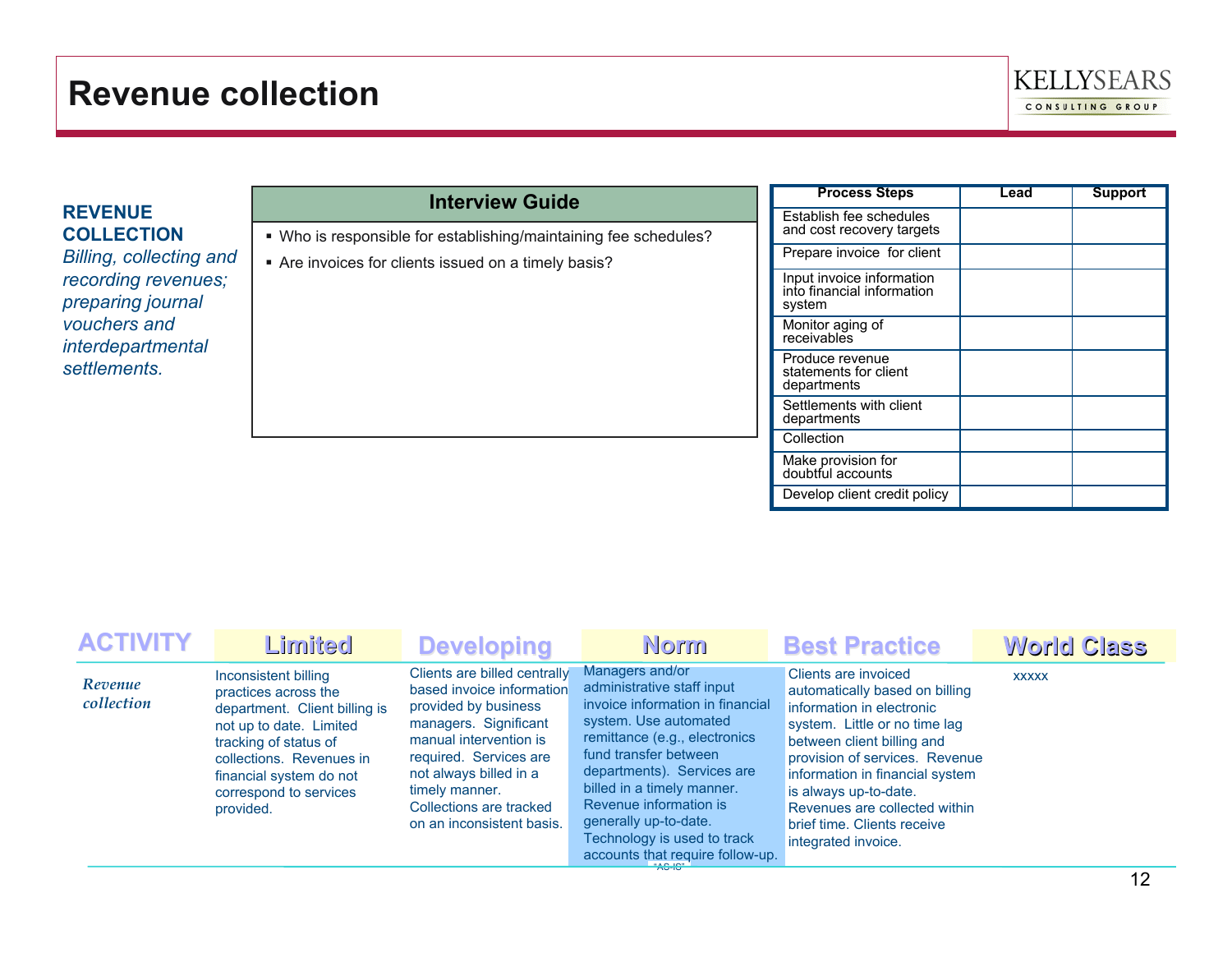

## **ACCOUNTING**

- **In Is the departmental chart of accounts performing** satisfactorily?
- Are expenditures coded on a consistent basis?
- What training is provided in expenditure accounting?

| <b>EXPENDITURE</b><br><b>ACCOUNTING</b><br>Reconciling information in                               | <b>Interview Guide</b>                                                                                                                                               | <b>Activities</b><br>Manage Chart of Accounts                                                                             | <b>Who</b> |
|-----------------------------------------------------------------------------------------------------|----------------------------------------------------------------------------------------------------------------------------------------------------------------------|---------------------------------------------------------------------------------------------------------------------------|------------|
| financial system and other<br>business systems;<br>maintaining the Chart of<br>Accounts; and coding | • Is the departmental chart of accounts performing<br>satisfactorily?<br>Are expenditures coded on a consistent basis?<br>• What training is provided in expenditure | Conduct reconciliations<br>and adjustments between<br>financial system and<br>branch business system<br>Provide advice on |            |
| transactions in a consistent<br>manner.                                                             | accounting?                                                                                                                                                          | application of departmental<br>Chart of Accounts and<br>financial coding structure                                        |            |

| <b>ACTIVITY</b>           | Limited                                                                                                                                          | <b>Developing</b>                                                                                                                                                                                                                                                                                                                 | <b>Norm</b>                                                                                                                                                                                                                                                                                                                                                                                    | <b>Best Practice</b>                                                                                                                                                                       | <b>World Class</b>                                                           |
|---------------------------|--------------------------------------------------------------------------------------------------------------------------------------------------|-----------------------------------------------------------------------------------------------------------------------------------------------------------------------------------------------------------------------------------------------------------------------------------------------------------------------------------|------------------------------------------------------------------------------------------------------------------------------------------------------------------------------------------------------------------------------------------------------------------------------------------------------------------------------------------------------------------------------------------------|--------------------------------------------------------------------------------------------------------------------------------------------------------------------------------------------|------------------------------------------------------------------------------|
| Expenditure<br>accounting | Chart of accounts is<br>outdated. Expenditures are<br>coded inconsistently. No<br>links between branch and<br>departmental financial<br>systems. | Inconsistent coding<br>practices. A lot of<br>reconciliation is required<br>between departmental and<br>branch financial systems.<br>Extensive use of "black"<br>book" systems. Information<br>in departmental system is<br>often inaccurate or out-of-<br>date. Limited interfaces<br>between financial and<br>business systems. | Chart of accounts is up-to-<br>date and easily understood.<br>Managers are familiar with the<br>coding structure. Consistent<br>coding of revenues and costs.<br><b>Consolidation of expenditures</b><br>by type requires little manual<br>intervention. Seamless<br>interface exists between<br>departmental and branch<br>financial systems. Ability to do<br>accrual accounting.<br>"AS-IS" | Single integrated financial<br>and business system.<br>Single input of financial<br>information. Department is<br>easily able to track<br>expenditures by type at a<br>departmental level. | Chart of accounts can be<br>easily updated to reflect new<br>business needs. |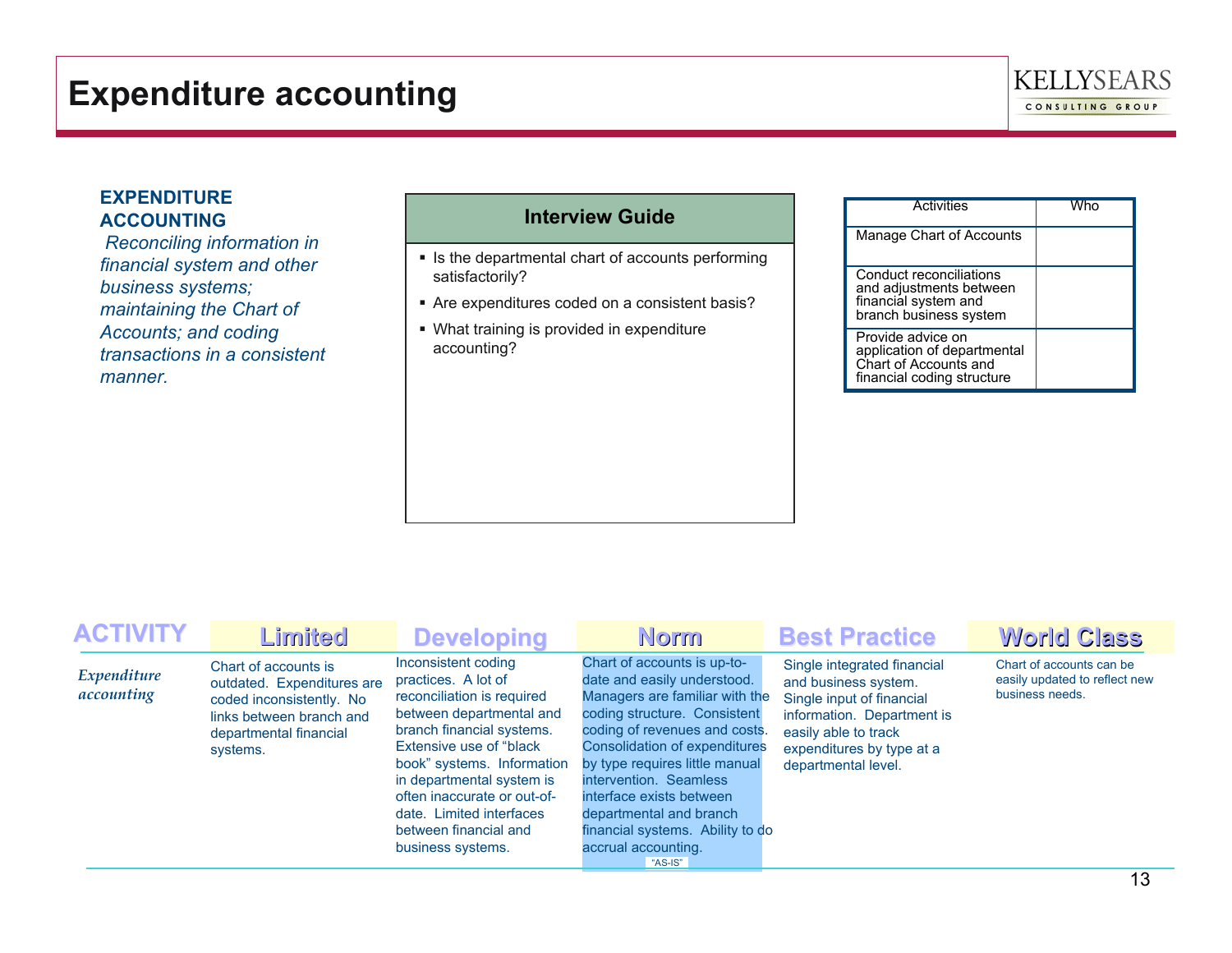

#### **MONITORING**

*Risk management, control management, post-audit of financial transactions and processes.*

#### **Interview Guide**

What monitoring is currently carried out?

| <b>Step</b>                                                        | Who |
|--------------------------------------------------------------------|-----|
| Determine<br>verification sample<br>for post-audits of<br>payments |     |
| Conduct quarterly<br>post-audit verification<br>of transactions    |     |
| Follow-up on specific<br>issues identified in<br>branch            |     |

| <b>ACTIVITY</b>   | Limited                                                                                                                   | <b>Developing</b>                                                                                                            | <b>Norm</b>                                                                                                                                                                                                                                                                                                                                 | <b>Best Practice</b>                                                                                                                                                                                                                                                                                       | <b>World Class</b>                                                                                                                       |
|-------------------|---------------------------------------------------------------------------------------------------------------------------|------------------------------------------------------------------------------------------------------------------------------|---------------------------------------------------------------------------------------------------------------------------------------------------------------------------------------------------------------------------------------------------------------------------------------------------------------------------------------------|------------------------------------------------------------------------------------------------------------------------------------------------------------------------------------------------------------------------------------------------------------------------------------------------------------|------------------------------------------------------------------------------------------------------------------------------------------|
| <b>Monitoring</b> | <b>Transaction controls are</b><br>largely paper-based. Limited<br>controls exist on payments.<br>revenues, fixed assets. | Systems are in place to<br>control overspending,<br>manage accounts receivable<br>and assets. Limited<br>monitoring is done. | Controls are regularly<br>reviewed as to risk (potential<br>benefit or amount of exposure<br>to loss). Level of monitoring<br>corresponds to risk levels.<br>Post-audit verification is done<br>on a sample basis at a<br>department-wide. Internal<br>audit has reviewed controls<br>from a quality assurance<br>perspective.<br>$ASS-S''$ | Financial controls are in place<br>and fully integrated. Controls<br>are built into, not onto<br>processes. Controls are<br>regularly reviewed as to risk.<br>Processes are in place to<br>ensure that corrective action is<br>taken. Managers are fully<br>aware of risks. Compliance<br>levels are high. | Controls are integrated as part<br>of an integrated control<br>framework. Control framework<br>is closely related to risk<br>management. |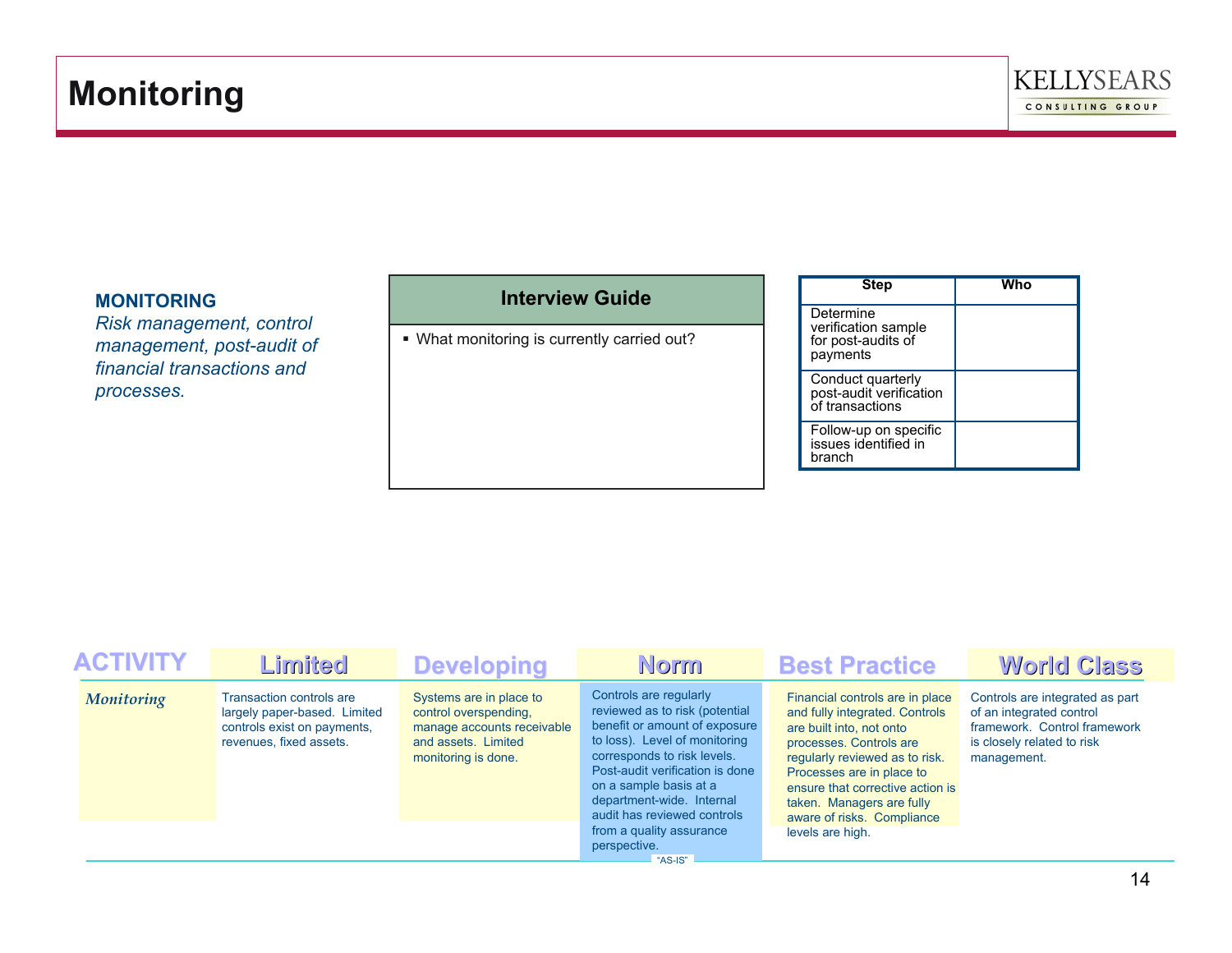### **Financial responsibilities**





| <b>ELEMENT</b>                       | Limited                                                                                                                       | <b>Developing</b>                                                                                                                                                                                                                                  | Norm                                                                                                                                                                                                                                                                          | <b>Best Practice</b>                                                                                                                          | <b>World Class</b> |
|--------------------------------------|-------------------------------------------------------------------------------------------------------------------------------|----------------------------------------------------------------------------------------------------------------------------------------------------------------------------------------------------------------------------------------------------|-------------------------------------------------------------------------------------------------------------------------------------------------------------------------------------------------------------------------------------------------------------------------------|-----------------------------------------------------------------------------------------------------------------------------------------------|--------------------|
| <b>Financial</b><br>responsibilities | <b>Financial responsibilities</b><br>are not well understood<br>by managers. Decision-<br>making is slow and<br>bureaucratic. | Some confusion/overlap<br>exists as to<br>responsibilities and<br>accountabilities. Some<br>friction exists in working<br>relationships between<br>specialists and<br>managers. Policy and<br>transaction functions are<br>not clearly delineated. | Responsibilities are clear<br>and aligned with the<br>organization's objectives.<br>Managers understand<br>financial responsibilities.<br>Accountability issues are<br>resolved quickly.<br>Relationships between<br>specialists and managers<br>are working well.<br>"AS-IS" | Organization structure<br>adapts quickly to changes<br>in external environment.<br>Strong comptrollership<br>role within the<br>organization. | <b>XXXX</b><br>15  |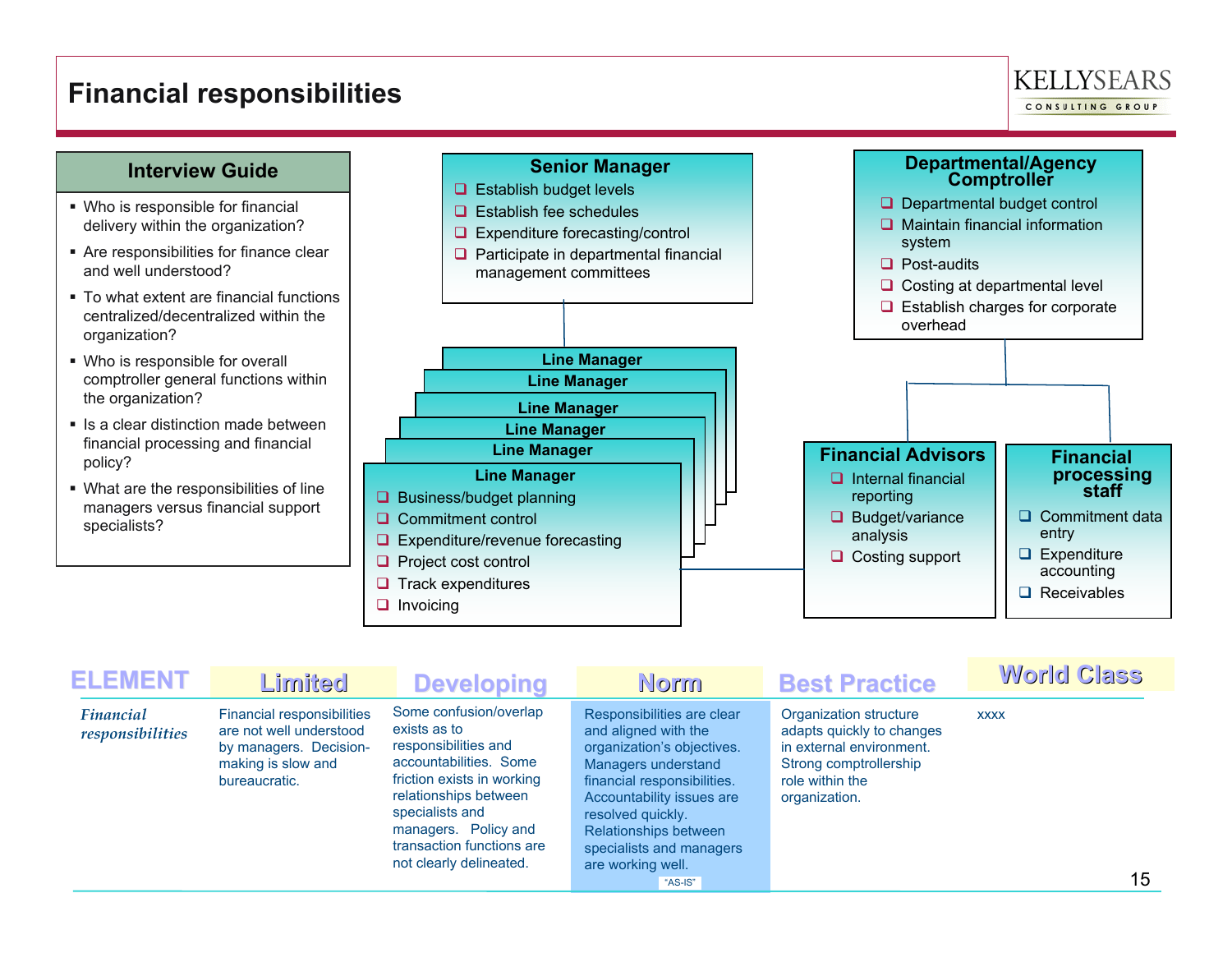### **Maintain financial authorities**



#### **MAINTAIN FINANCIAL AUTHORITIES**

*Maintaining financial signing authority records, and monitor use of authorities*

- What mechanisms are in place to update financial authorities?
- How frequently are authorities updated?

| <b>Process Steps</b>                                              | Who |
|-------------------------------------------------------------------|-----|
| Maintain financial<br>authorities within<br>branch                |     |
| Coordinate updates<br>of financial<br>authorities in Branch       |     |
| Certify that financial<br>delegations are up-<br>to-date (yearly) |     |
| Provide managers<br>training in financial<br>authorities          |     |

| <b>ACTIVITY</b>                                    | Limited                                                                                              | <b>Developing</b>                                                                                        | <b>Norm</b>                                                                                                                                                              | <b>Best Practice</b>                                                                                                                                                                                                                                                                                                | <b>World Class</b> |
|----------------------------------------------------|------------------------------------------------------------------------------------------------------|----------------------------------------------------------------------------------------------------------|--------------------------------------------------------------------------------------------------------------------------------------------------------------------------|---------------------------------------------------------------------------------------------------------------------------------------------------------------------------------------------------------------------------------------------------------------------------------------------------------------------|--------------------|
| <i>Maintain</i><br>financial<br><i>authorities</i> | Financial authorities are<br>not up-to date. Managers<br>are not familiar with their<br>authorities. | Financial authorities are<br>updated regularly. Managers<br>are aware of their financial<br>authorities. | Financial authorities are<br>updated regularly. Managers<br>are aware of their financial<br>authorities. Training is<br>provided on financial<br>authorities.<br>"AS-IS" | Financial authorities are<br>available electronically, so that<br>financial staff can easily verify<br>signature when processing<br>payments. Financial authorities<br>are easily updated and<br>customized to experience of<br>each manager. Financial<br>authorities are withdrawn in case<br>of poor compliance. | <b>XXXX</b>        |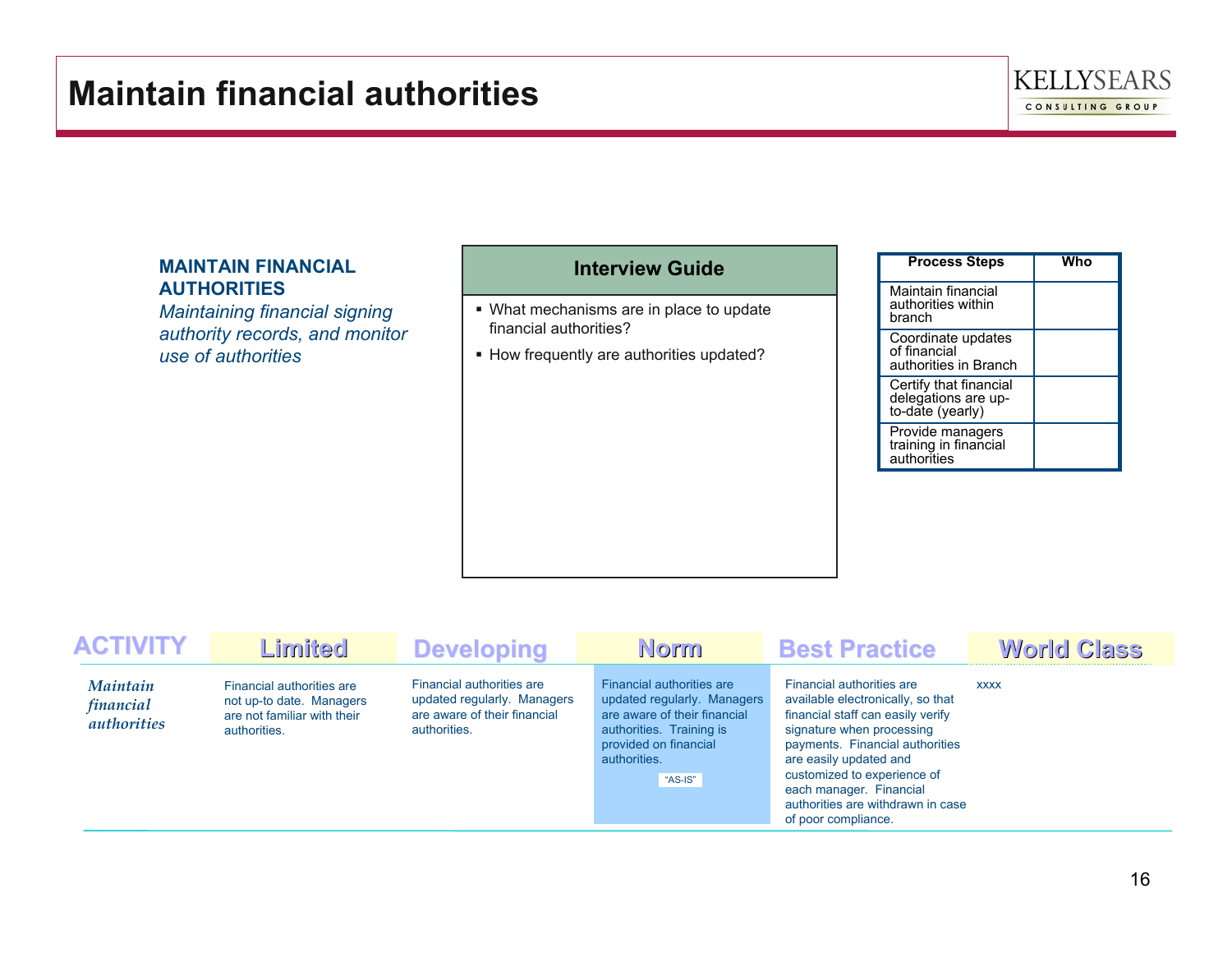

#### *External audited statements*

#### **EXTERNAL FINANCIAL REPORTING**

 *Preparations for external financial audit of revolving fund; and providing financial input into external reports such as RPP, DPR and ARLU.*

#### **Interview Guide**

 Who is responsible for managing the relationships with external audit firms (in the case of external audited statements)?

Inter Is financial information available on an accrual basis?

**In the responsibility for providing financial input** into external reports clear?

 $\blacksquare$  To what extent is senior management engaged in reviewing external financial reports?

| <b>Process Step</b>                                               | ∟ead                        |
|-------------------------------------------------------------------|-----------------------------|
| Prepare for external auditing<br>of financial statements          |                             |
| Manage relationship with<br>external audit firm                   |                             |
| Issue year-end instructions to<br>business managers               |                             |
| Coordinate preparation of<br>financial data for business<br>lines |                             |
| Audit financial statements                                        | External accounting<br>firm |
| Approve financial statements                                      |                             |

#### *Other external reports*

| <b>External Financial Reports</b>             | Mho |
|-----------------------------------------------|-----|
| Provide input into ARLU                       |     |
| Provide financial input into<br>RPP and DPR   |     |
| Departmental financial<br>statement (for TBS) |     |
| <b>Public Accounts</b>                        |     |

| <b>ACTIVITY</b>                    | Limited                                                                                                                                                                                | <b>Developing</b>                                                                                                                                                                                                                                                                                                                | <b>Norm</b>                                                                                                                                                                                                                      | <b>Best Practice</b>                                                                                                                                                   | <b>World Class</b>                                                                                                                               |
|------------------------------------|----------------------------------------------------------------------------------------------------------------------------------------------------------------------------------------|----------------------------------------------------------------------------------------------------------------------------------------------------------------------------------------------------------------------------------------------------------------------------------------------------------------------------------|----------------------------------------------------------------------------------------------------------------------------------------------------------------------------------------------------------------------------------|------------------------------------------------------------------------------------------------------------------------------------------------------------------------|--------------------------------------------------------------------------------------------------------------------------------------------------|
| External<br>financial<br>reporting | Considerable effort is<br>required to provide the<br>information required for the<br>external financial<br>statements. Principles of<br>accrual accounting are not<br>well understood. | Financial specialists provide<br>financial information as part to provide the information<br>of standard external reports<br>such as ARLU, RPP and<br>DPR. Financial specialists<br>provide information required<br>for external audited reports<br>for revolving funds. Some<br>disagreements exist over<br>treatment of costs. | The organization is able<br>necessary for the external<br>audit. Financial<br>information is available on<br>an accrual basis as per<br>general accounting<br>standards. External<br>audited reports are<br>prepared on a timely | Line managers are familiar<br>with the information<br>required for the external<br>audit report. Financial<br>reports are reviewed<br>closely by senior<br>management. | External stakeholders (e.g.,<br>Parliamentarians) are actively<br>engaged in reviewing the<br>external reports and provide<br>positive feedback. |
|                                    |                                                                                                                                                                                        |                                                                                                                                                                                                                                                                                                                                  | "AS-IS"<br>basis.                                                                                                                                                                                                                |                                                                                                                                                                        |                                                                                                                                                  |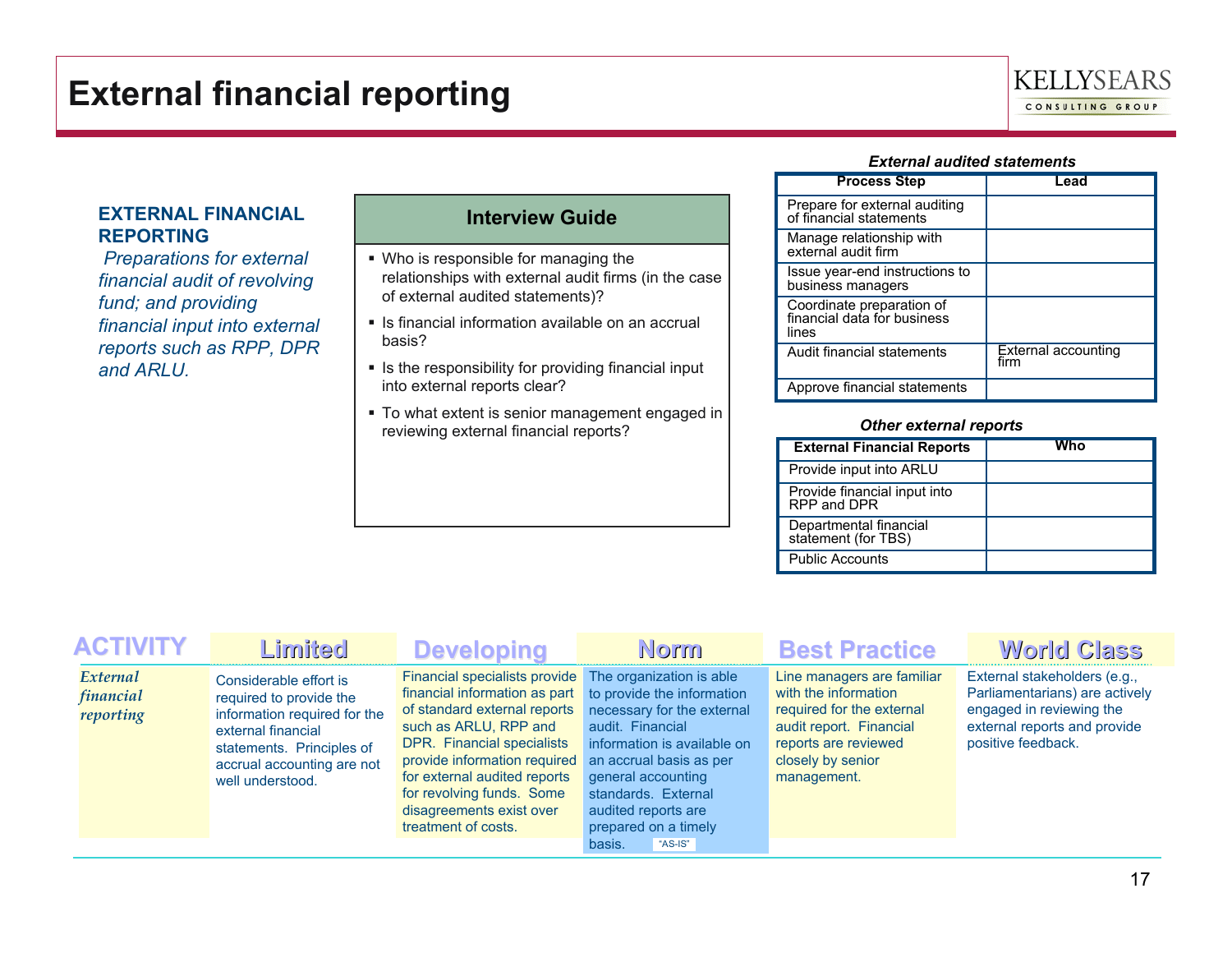### **Competencies of groups providing financial support in branch**

### **Interview Guide**

- What is the level of competencies of financial staff?
- What is the level of accreditation of financial staff?

| <b>CAPABILITY</b> | Limited                                                                                                                                                                                                       | <b>Developing</b>                                                                                                       | <b>Norm</b>                                                                                                                                                                                                                                               | <b>Best Practice</b>                                                                                                                                                                                                                                | <b>World Class</b>              |
|-------------------|---------------------------------------------------------------------------------------------------------------------------------------------------------------------------------------------------------------|-------------------------------------------------------------------------------------------------------------------------|-----------------------------------------------------------------------------------------------------------------------------------------------------------------------------------------------------------------------------------------------------------|-----------------------------------------------------------------------------------------------------------------------------------------------------------------------------------------------------------------------------------------------------|---------------------------------|
| Competencies      | High turnover rate. Only a<br>few staff have an<br>educational background in<br>financial management.<br>Financial work experience<br>varies. Staff have limited<br>knowledge of the<br>department. Few staff | experience in finance.<br>Only a few staff have an<br>accounting designation,<br>or educational training in<br>finance. | Staff have extensive work All financial staff have work<br>experience and an<br>educational background in<br>financial background. A<br>number of staff have an<br>accounting designation, or<br>are seeking accreditation.<br>Financial staff have taken | All staff have strong work<br>experience in finance. Most accounting designations.<br>staff have an educational<br>background in finance. The<br>majority have an<br>accounting designation.<br>Staff are continuously<br>upgrading their financial | A high proportion of staff have |
|                   | have accounting<br>designations.                                                                                                                                                                              |                                                                                                                         | government training in<br>finance. Financial specialists<br>are familiar with the<br>department. "AS-IS"                                                                                                                                                  | skills through external<br>training.                                                                                                                                                                                                                | 18                              |

**KELLYSEARS** CONSULTING GROUP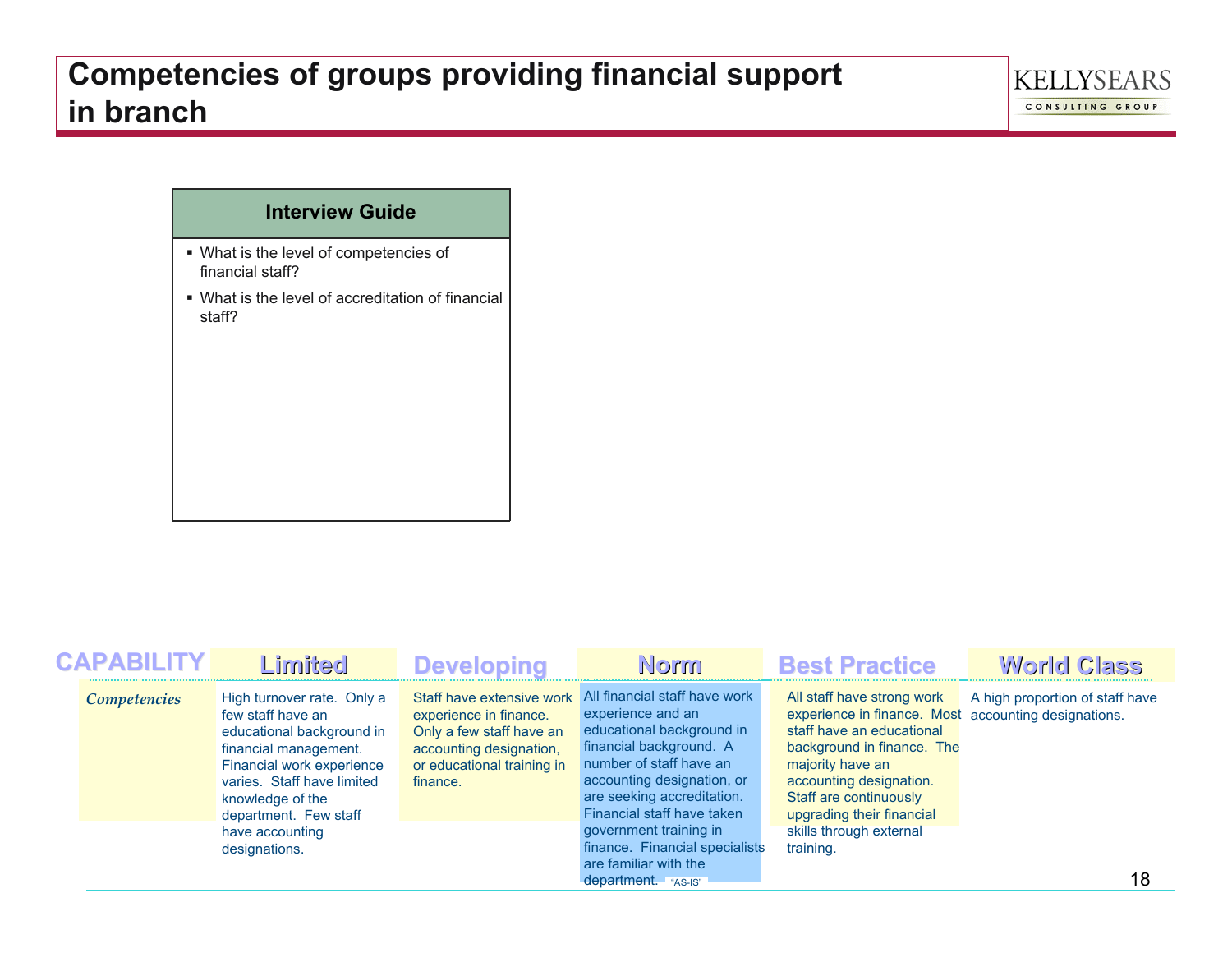### **Financial training**



#### **FINANCIAL TRAINING**

*Financial training for financial specialists and business*

- specialists and business<br> **managers.**<br> **e** What financial training is provided to<br>
managers? managers?
	- What financial training is provided to financial staff?

| <b>Type of Financial</b><br>Training                                                             | Whether<br>provided | <b>Design</b> | <b>Delivery</b> | <b>Audience</b> |
|--------------------------------------------------------------------------------------------------|---------------------|---------------|-----------------|-----------------|
| Manager orientation<br>to finance                                                                |                     |               |                 |                 |
| <b>Business case</b><br>analysis                                                                 |                     |               |                 |                 |
| Budgeting and<br>forecasting                                                                     |                     |               |                 |                 |
| Financial rules and<br>policies (e.g.,<br>financial authorities,<br>hospitality,<br>memberships) |                     |               |                 |                 |
| <b>Commitment control</b>                                                                        |                     |               |                 |                 |
| Financial operations<br>(e.g., chart of<br>accounts)                                             |                     |               |                 |                 |
| Accrual accounting                                                                               |                     |               |                 |                 |
| Year-end accounting<br>for external audited<br>reports                                           |                     |               |                 |                 |
| Salary forecasting<br>system                                                                     |                     |               |                 |                 |
| Training on financial<br>systems                                                                 |                     |               |                 |                 |

| <b>ACTIVITY</b>              | Limited                                          | <b>Developing</b>                                                                                                                                                                                                                                                      | <b>Norm</b>                                                                                                                                                                                                                                                                                                                      | <b>Best Practice</b>                                                                                                                                                                                                          | <b>World Class</b>                                                                                                                                                                                  |
|------------------------------|--------------------------------------------------|------------------------------------------------------------------------------------------------------------------------------------------------------------------------------------------------------------------------------------------------------------------------|----------------------------------------------------------------------------------------------------------------------------------------------------------------------------------------------------------------------------------------------------------------------------------------------------------------------------------|-------------------------------------------------------------------------------------------------------------------------------------------------------------------------------------------------------------------------------|-----------------------------------------------------------------------------------------------------------------------------------------------------------------------------------------------------|
| <b>Financial</b><br>training | Little or no financial<br>training is available. | Training is provided to<br>financial specialists<br>from government-wide<br>programs. Managers<br>receive training in<br>specific areas (e.g.,<br>commitments).<br>Financial training is<br>provided as part of<br>orientation program for<br>new managers.<br>"AS-IS" | Financial training needs are<br>regularly assessed.<br><b>Business managers receive</b><br>consistent department-wide<br>financial training. Managers<br>are fully aware of their<br>responsibilities. Financial<br>specialists receive latest<br>training in financial<br>techniques. Capability<br>exists to deliver training. | Financial training is<br>customized to the needs of<br>each organization.<br>Business managers receive<br>customized financial<br>training specific to their<br>business operations.<br>Strong delivery capability<br>exists. | Financial training is closely<br>integrated with continuous<br>learning culture within<br>department. Business<br>managers and financial<br>specialists are continuously<br>upgrading their skills. |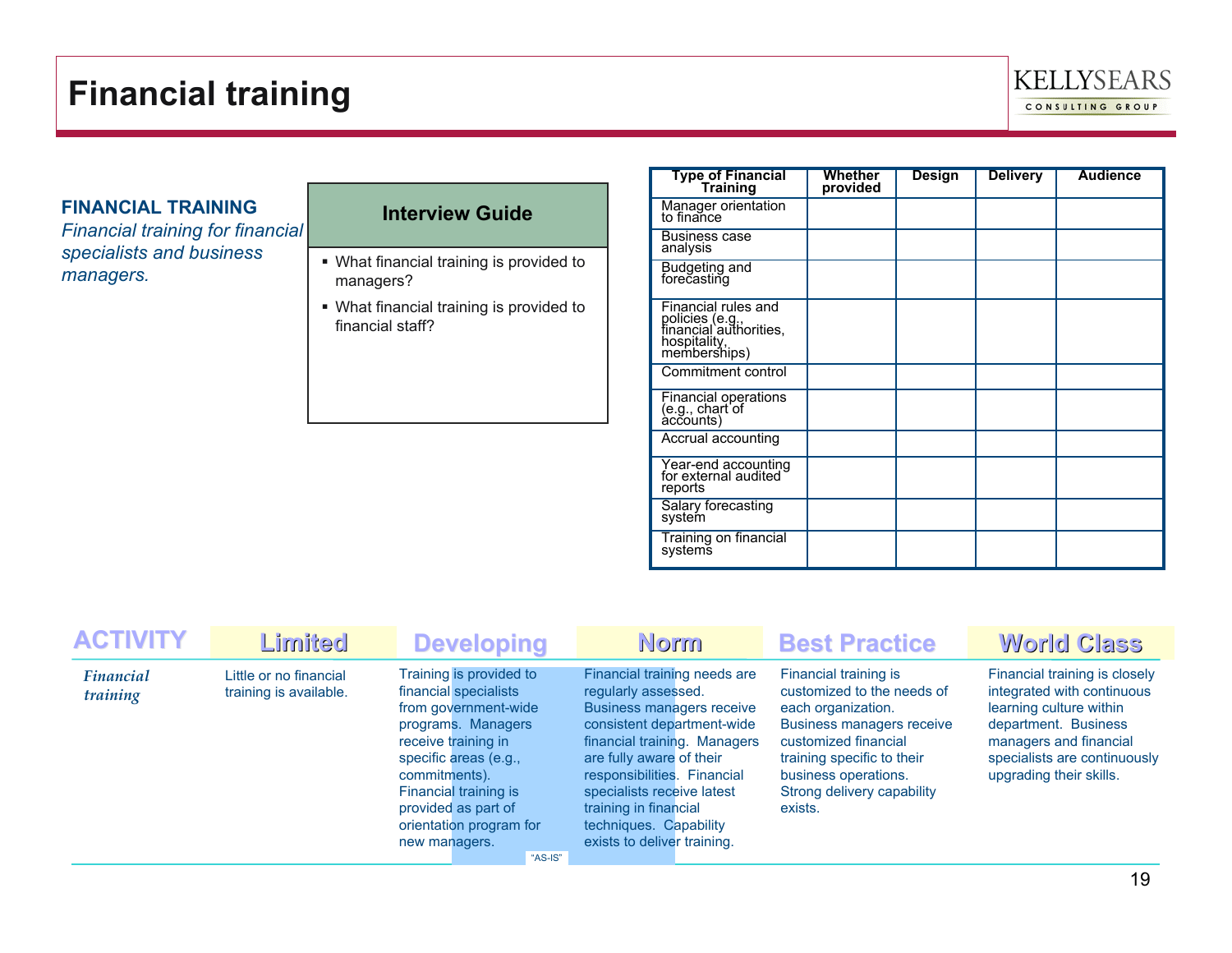

### **Interview Guide**

**What process is in place for rolling out new** financial policies?

| <b>Process Steps</b>                                                  | Lead | <b>Support</b> |
|-----------------------------------------------------------------------|------|----------------|
| Establish policies to be<br>updated                                   |      |                |
| Establish team to<br>participate in development<br>of specific policy |      |                |
| Develop/update policy                                                 |      |                |
| Communicate policy<br>change                                          |      |                |
| Provide training on policy<br>change                                  |      |                |

| <b>ACTIVITY</b> | Limited                                                                                                                                                            | <b>Developing</b>                                                                                                                                                                                                  | <b>Norm</b>                                                                                                                                                                                                                                                                                                         | <b>Best Practice</b>                                                                                                                                                                       | <b>World Class</b>                                                                                                                                                                                                                                          |
|-----------------|--------------------------------------------------------------------------------------------------------------------------------------------------------------------|--------------------------------------------------------------------------------------------------------------------------------------------------------------------------------------------------------------------|---------------------------------------------------------------------------------------------------------------------------------------------------------------------------------------------------------------------------------------------------------------------------------------------------------------------|--------------------------------------------------------------------------------------------------------------------------------------------------------------------------------------------|-------------------------------------------------------------------------------------------------------------------------------------------------------------------------------------------------------------------------------------------------------------|
| Policy          | Financial policies are not<br>well known by business<br>managers. A number of<br>policies are out-of-date.<br>Information on policies is<br>not easily accessible. | Level of knowledge of<br>financial policies is<br>inconsistent across<br>department. Not all<br>policies are up-to-date. A<br>plan exists for updating<br>financial policies based<br>on highest risks.<br>"AS-IS" | Most critical financial policies<br>are up-to-date. A clear<br>process exists for updating<br>policies and communicating<br>policy changes. Stakeholders<br>are fully engaged in the<br>development of new policies.<br>Business managers and<br>financial specialists are<br>provided training on new<br>policies. | Financial policies are all up-<br>to-date. Policies are easily<br>accessible by managers<br>from their desktop. Policies<br>are customized to the<br>requirements of each<br>organization. | Policies are changed to reflect<br>new business needs of the<br>department. Financial policies<br>are closely integrated with the<br>overall control management<br>framework. Financial policies<br>are linked to the business<br>policies of the branches. |

### **Policy**

*Policy development, advice on interpretation and application of policies.*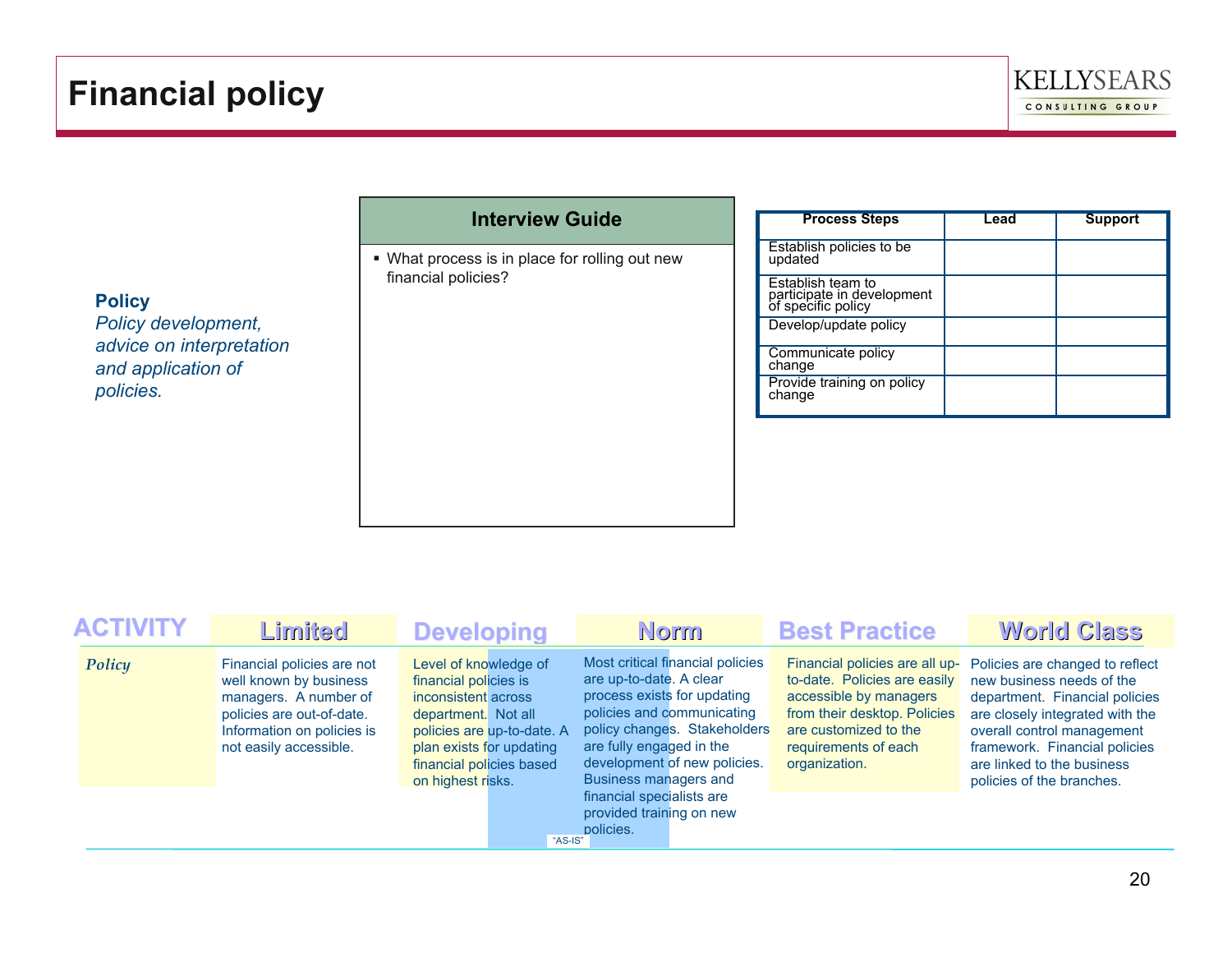### **Operate and maintain financial systems**

### **KELLYSEARS**

CONSULTING GROUP

#### **OPERATE AND MAINTAIN FINANCIAL SYSTEMS**

*Maintaining/ improving financial systems, integrating corporate and branch business systems containing financial information*

- How well is the financial system operating?
- What linkages exist between the financial system and other corporate systems?
- What linkages exist between the financial system and departmental operating systems?

| <b>Activity</b>                                                                             | Who                |
|---------------------------------------------------------------------------------------------|--------------------|
| Input information in financial<br>information system                                        |                    |
| Provide system support (e.g.,<br>training, user support, testing<br>of new system releases) | Fin Ops<br>Systems |
| Maintain information in Salary                                                              | <b>FMA</b>         |
| Management System (SMS)                                                                     | groups             |
| Maintain information in                                                                     | Bus                |
| Branch systems                                                                              | Mars               |
| Development of reporting                                                                    | Fin Ops            |
| tools                                                                                       | Systems            |
| Development of interfaces<br>between financial system and                                   | Fin Ops            |
| branch business systems                                                                     | Systems            |

| <b>ACTIVITY</b>                                 | Limited                                                                                                                                                                                                                                                                                            | <b>Developing</b>                                                                                                                                                                                                                                                                                                                                           | <b>Norm</b>                                                                                                                                                                                                                                                                                                                                                      | <b>Best Practice</b>                                                                                                                                                                                                                                                                                                | <b>World Class</b>                                                                                                                                                                                                                               |
|-------------------------------------------------|----------------------------------------------------------------------------------------------------------------------------------------------------------------------------------------------------------------------------------------------------------------------------------------------------|-------------------------------------------------------------------------------------------------------------------------------------------------------------------------------------------------------------------------------------------------------------------------------------------------------------------------------------------------------------|------------------------------------------------------------------------------------------------------------------------------------------------------------------------------------------------------------------------------------------------------------------------------------------------------------------------------------------------------------------|---------------------------------------------------------------------------------------------------------------------------------------------------------------------------------------------------------------------------------------------------------------------------------------------------------------------|--------------------------------------------------------------------------------------------------------------------------------------------------------------------------------------------------------------------------------------------------|
| Operate and<br>maintain<br>financial<br>systems | Work units maintain "black"<br>book" systems. Financial<br>information in<br>departmental system is not<br>always up-to-date or<br>reliable. A lot of time is<br>spent reconciling<br>information from different<br>systems. Delays in<br>accessing information<br>because technology<br>capacity. | Financial information is<br>obtained from different<br>sources (e.g., dept., branch<br>financial and business<br>systems). Departmental<br>financial system is not user-<br>friendly. Reconciliation<br>problems still exist between<br>financial and financial<br>information in the business<br>systems. Still considerable<br>duplication of data entry. | Single data input of financial<br>information. Departmental<br>and branch business<br>information systems are fully<br>integrated. Financial<br>information is available from<br>a single source at various<br>levels of detail. Information<br>in financial systems is<br>generally accurate.<br>Business managers are able<br>to access information.<br>"ASIS" | Single enterprise-wide<br>financial system. "Drill-<br>down" capability exists.<br>Financial information is<br>available at any time and is<br>up-to-date. Managers are<br>using user-friendly reporting<br>tools (e.g., MRM,<br>Impromptu). System has<br>fast response. User<br>problems are resolved<br>quickly. | <b>Financial and business</b><br>information is fully integrated.<br>Managers are able to do<br>"what if" analysis. System<br>can accommodate changing<br>business needs. New<br>branches can be quickly<br>integrated into financial<br>system. |